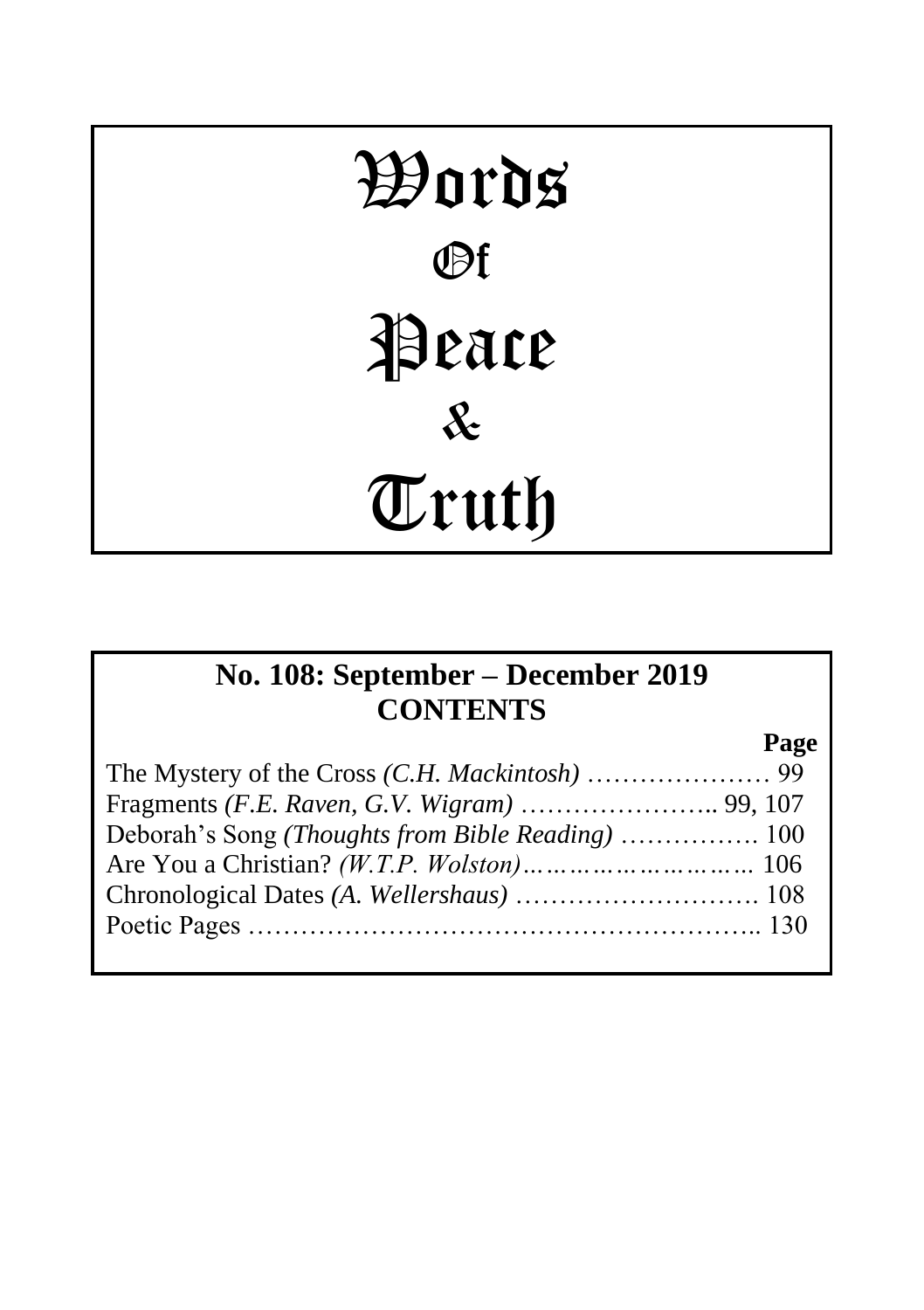#### **WORDS OF PEACE & TRUTH** *(Esther 9:30; see also Zechariah 8:19 and Jeremiah 33:6)* **No. 108: September – December 2019 Editorial**

The greater part of this issue is taken up by the reproduction of chronological tables and commentary, which has reduced the time and space that could be devoted to the presentation of doctrinal and hortatory ministry, although a few extra pages have been added. I am sorry if readers are disappointed by this but I nevertheless trust that an impression will be gained of the wonderful way in which the God who created time also controls it in the working out of His ways of love, wisdom, blessing and judgment. All is undoubtedly leading to the moment when God will accomplish His purpose in bringing everything into subjection to His beloved Son and so demonstrate His own glory (Ephesians 1:10; 1 Corinthians 15:24-28).

It is a wonderful reality that those who believe in our Lord Jesus Christ are by the Holy Spirit united to Him as the risen, living, ascended Christ. We do not serve a dead but a living Lord. Yet we should ever keep close to His cross. The apostle Paul speaks of "the word of the cross" (1 Corinthians 1:18 [Darby Translation] – 'the word which speaks of the cross'). This word, or 'preaching,' is not for sinners only but for Christians too, that we may live in accordance with all the profound meaning of that cross. I trust that the article on the opposite page will help us in this.

I apologise that in most copies of WPT No. 107 the dates were incorrectly shown on the editorial page, though correct on the cover, and the page numbering did not follow on correctly from issue 106. There are, therefore, no pages 33-64 for 2019. *G.S.B.*

#### *Please note the change in my e-mail address (below).*

*Editor: Geoffrey Bacon, 58 Byron Avenue, Coulsdon, Surrey, England.CR5 2JR Website: [www.wordsofpeaceandtruth.co.uk](http://www.wordsofpeaceandtruth.co.uk/) E-Mail: [g.bacon707@outlook.com](mailto:g.bacon707@outlook.com) Tel: 020-8660.2915*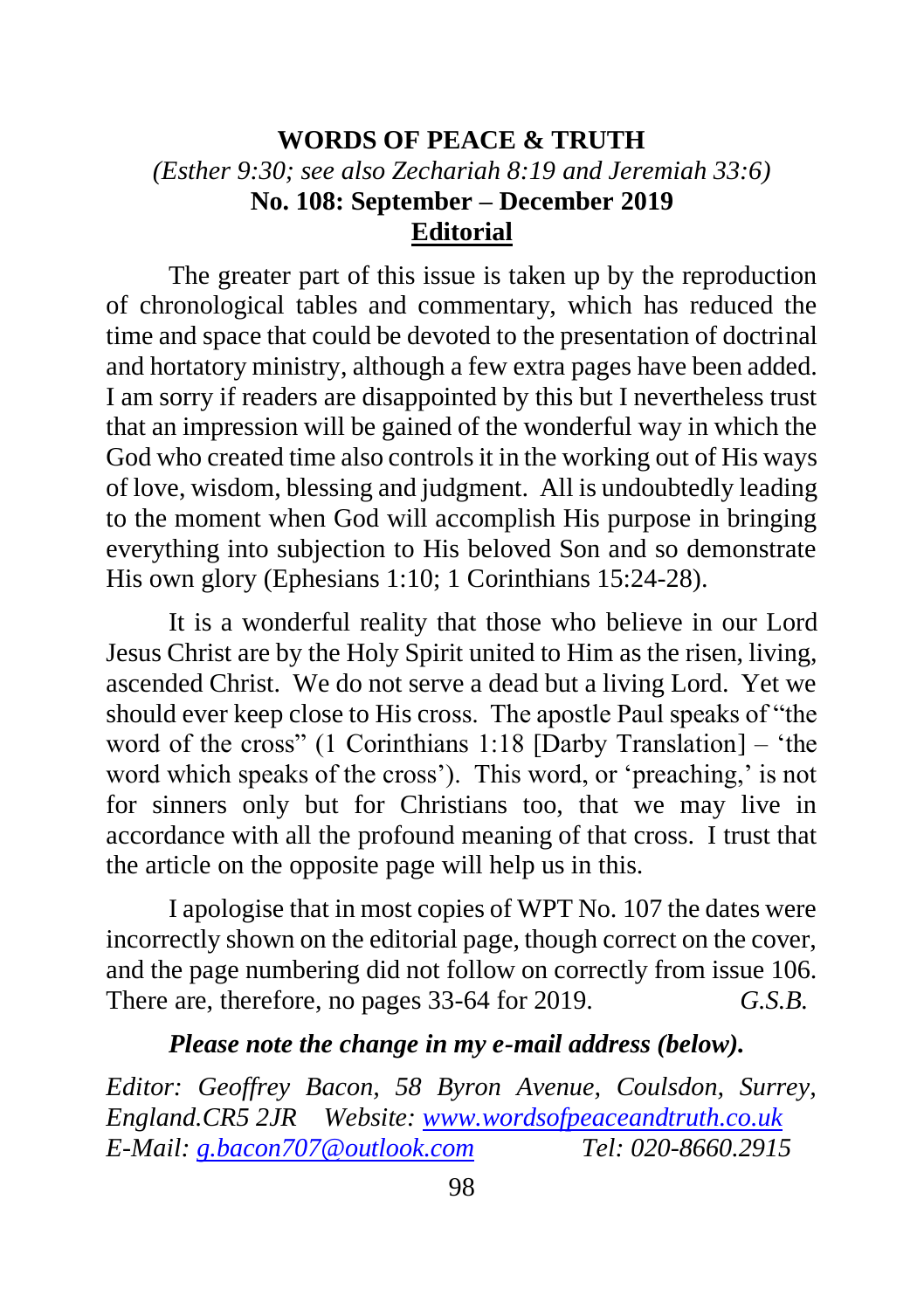#### **The Mystery of the Cross**

What profound depths there are in the mystery of the cross! What lines of truth converge in it! What rays of light emanate from it! What unfoldings of heart are there! The heart of man to Godward – the heart of God to manward – the heart of Christ to God! All this we have in the cross. We can gaze on that One who hung there between two thieves, a spectacle to heaven, earth, and hell, and see the perfect measure of everyone and everything in the whole universe of God. Would we know the measure of the heart of God – His love to us – His hatred of sin? We must look at the cross. Would we know the measure of the heart of man – his real condition – his hatred of all that is divinely good – his innate love of all that is thoroughly bad? We must look at the cross. Would we know what the world is – what sin is – what Satan is? We must look at the cross.

Assuredly, then, there is nothing like the cross. Well may we ponder it. It shall be our theme throughout the everlasting ages. May it be, more and more, our theme now! May the Holy Spirit so lead our souls into the living depths of the cross that we may be absorbed with the One who was nailed thereto, and thus weaned from the world that placed Him there. May the real utterance of our hearts, beloved reader, ever be, "God forbid that I should glory save in the cross of our Lord Jesus Christ." God grant it, for Jesus Christ's sake! *Extracted from "The Three Crosses" by C.H. Mackintosh (1873)*

#### **Fragment**

Christ is the truth. That was the case when He was here upon earth; all was tested by Him, and the practical result is that we learn everything in its true character and proportion. If that is so, and it really is, then Christians are a very remarkable people in the world.

I would rather be a lowly Christian than a man of great research or scientific knowledge, because I have been begotten by the word of truth, and therefore I am able to form a true judgment of things in their character and proportion before God. *F.E. Raven (1901).*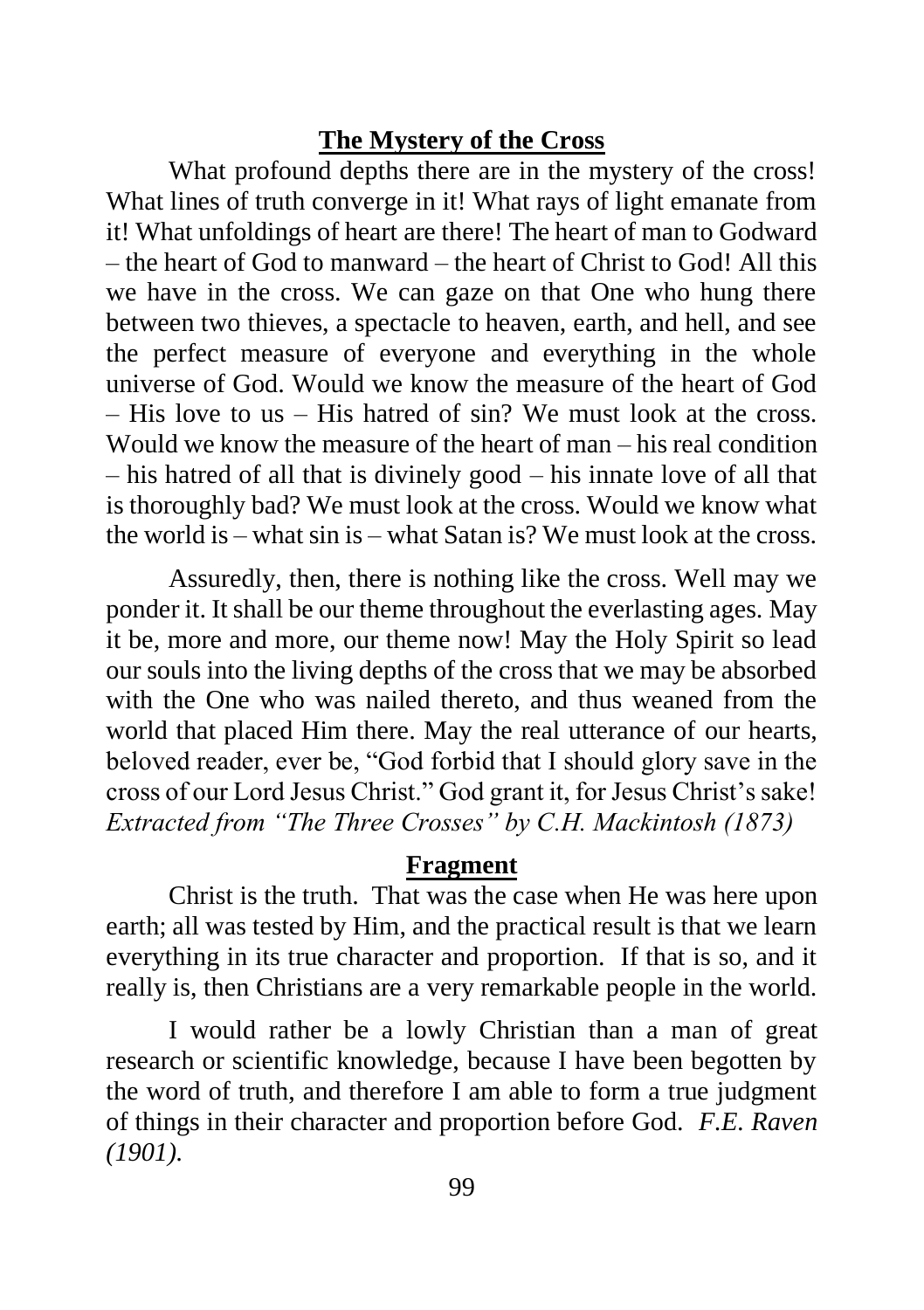## **DEBORAH'S SONG: THOUGHTS ON JUDGES 5** *Based on Bible readings in Coulsdon in November 2019.*

The song sung by Moses and the children of Israel on the bank of the Red Sea (Exodus 15) celebrated the great work of redemption that God had undertaken. Here in Judges 5 the song sung by Deborah and Barak (did they compose it together?) is more a rejoicing in God's intervention in the troubles that develop in our continuing path of responsibility here on earth – troubles which in this case had arisen as a result of the unfaithfulness of God's people.

In that path a spirit of overcoming is needed because of all the evil influences around us and the sinful flesh which remains in us even as believers until the Lord calls us home. The Lord looks for an overcomer in the state of decline that had developed in Laodicea (Revelation 3:21) and which is sadly paralleled in the present condition of Christendom (at least in the western countries), but as an Example to us the Lord presents Himself as the great Overcomer: "as I also have overcome, and have sat down with my Father in His throne"

Similarly in John 16 the Lord says, "Be of good courage: I have overcome the world" (verse 33). It has been said that overcoming the world means that *it* does not overcome *you.* The world is a machine cranked up by Satan to divert us from God and His truth and it requires strength to stand against  $it$  – strength that is not in ourselves but in Christ (Philippians 4:13). Paul knew how to resist the world's overtures: "But far be it from me to boast save in the cross of our Lord Jesus Christ, through Whom the world is crucified to me, and I to the world" (Galatians 6:14).

The world has many facets (religion, commerce, education, art, sport, entertainment etc.) but John tells us that "the whole world lies in the wicked one" (1 John 5:19). The oppression in Judges 4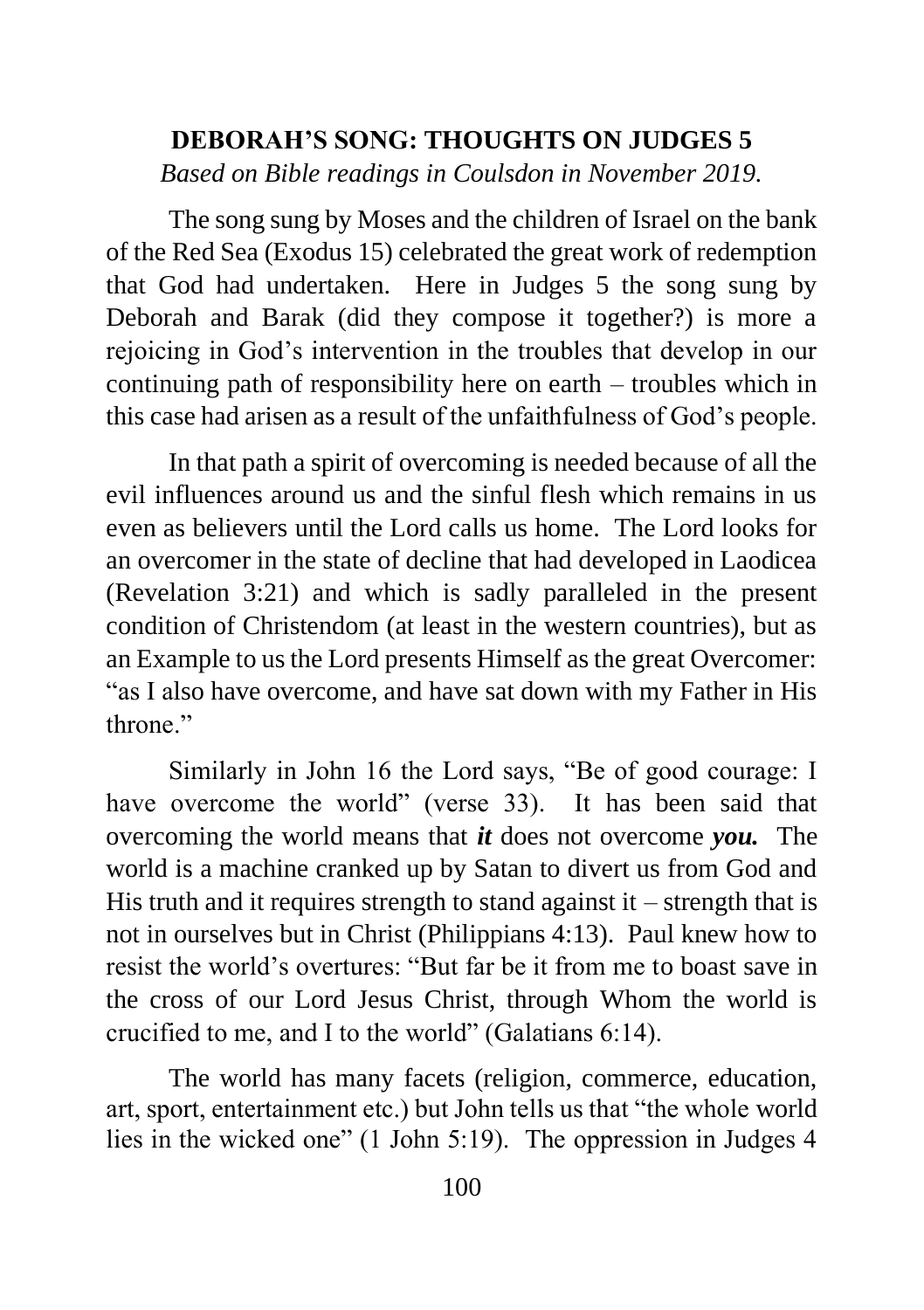was by the Canaanite. The Hebrew word for this is said to mean "low" or "humiliation" but the same word is apparently used for "merchant," as in Job 41:6 and other scriptures. In Zechariah 14:21 the meaning may well be "merchant."

Deborah's song celebrates God's deliverance from the Canaanitish power, which Israel should never have been under. Although this was indeed God's intervention ("from heaven was the fight" – v.20), yet He was pleased to use human instrumentality. This was expressed in two ways, according to verse 2: "For that leaders led in Israel" (Darby translation) and "For that the people willingly offered themselves." How often in the history of the church has revival occurred through men and women of faith standing resolutely for God's truth. It is remarkable that usually this happens (not through a co-ordinated, collective movement but) through men (like Wycliffe, Luther, Tyndale, Shaftesbury and many others) responding to what they knew the Lord had laid upon them individually. Others may be helped and blest by such leadership but often after the leaders have passed off the scene things relapse again. It is noticeable that in Hebrews 13:7 the exhortation is to imitate the *faith* of those who have led well – not to imitate *them.* Paul did say, "Brethren, be followers *(better: 'imitators' – Darby Translation)* of me" (Philippians 3:17); the context there is our manner of walk.

The Epistles to Timothy place particular emphasis on individual responsibility when the church in its public setting is being corrupted. Several times the apostle says, "But *thou* …" (1 Tim. 6:11; 2 Tim. 3:10, 3:14 and 4:5).

Then there were those who offered themselves willingly. Paul writes of the Macedonians who "were willing of their own accord" and "gave themselves first to the Lord, and to us by God's will" (2 Corinthians 8:3, 5).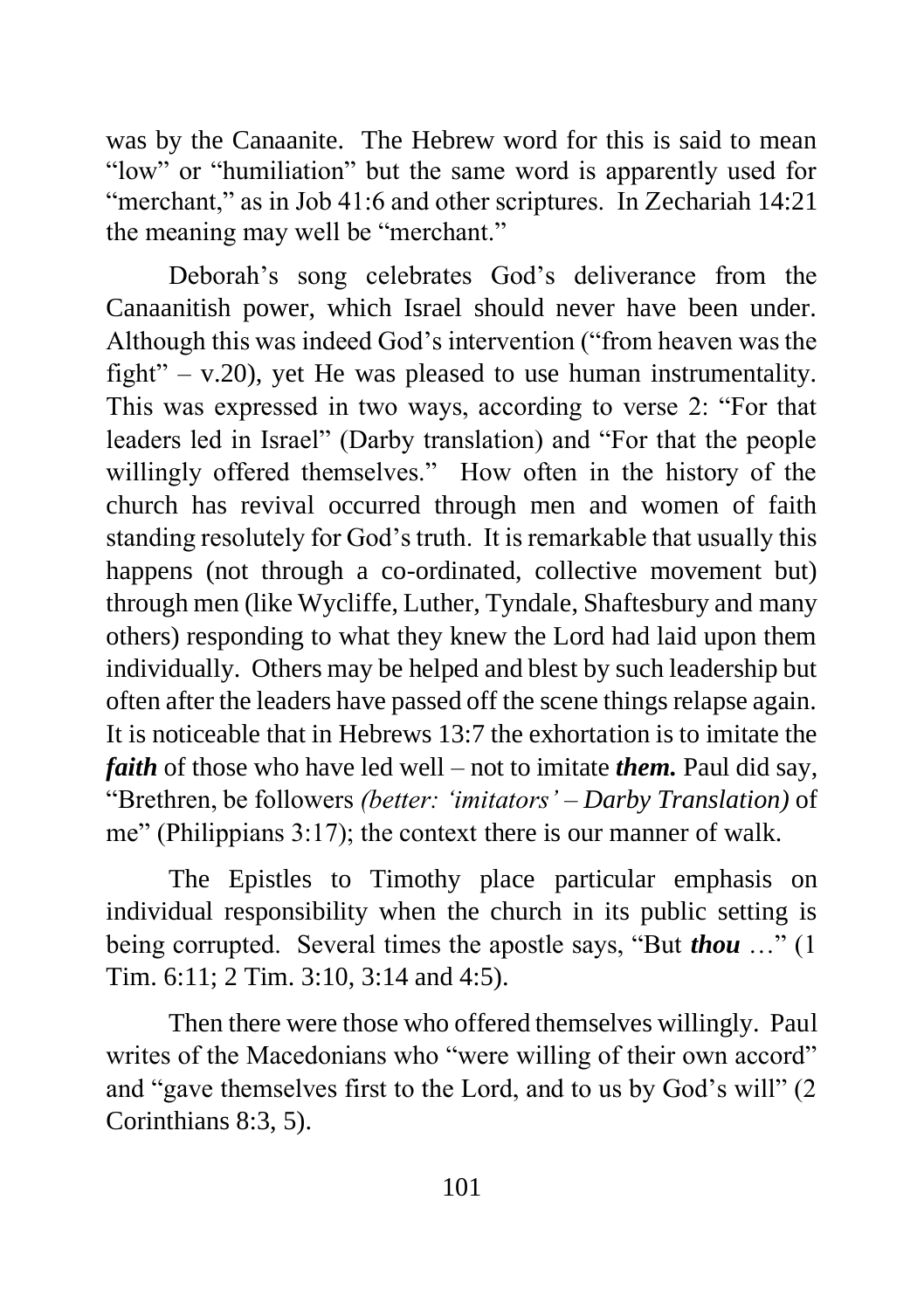Shamgar (verse 6) was used of God but still the highways were unused. Sometimes a revival stops short, as we see from the Lord's message to Sardis: "I have not found thy works complete before My God" (Revelation 3:2). Thus there was a great reformation in England in the sixteenth century but the established church remained under the control of the monarch and Parliament. We should avoid "byways" or "crooked paths" (v. 6): "make straight paths for your feet, that that which is lame be not turned aside" (Hebrews 12:13).

But Deborah arose as a mother in Israel. She was a prophetess  $(ch. 4, v. 4)$  – one who had the mind of God. How much we need this today; not people with bright or enterprising ideas but those who know what is God's mind about the present situation. "And by a prophet Jehovah brought Israel out of Egypt, and by a prophet was he preserved" (Hosea 12:13). It is perhaps a reflection of the low state of Israel that God used women (Deborah and Jael) in this vicissitude, as He used Huldah the prophetess in the time of Josiah. Deborah says as much to Barak; see chapter 4, verse 9, also Isaiah 3:12. Sometimes there is a lamentable lack in the readiness of men to take up their responsibility.

It may well be that women are mainly in mind in the reference (in verse 11) to "the places of drawing water." These places would lend themselves to the spreading of gossip and today one hears too often of the unprofitable spreading of news, whether true or untrue. How much better to "rehearse the righteous acts of Jehovah"!

The situations that arise test where we are in our souls with the Lord. If on the one hand there were those who gave a right lead and others who offered themselves willingly, on the other there were also those whose response was sadly lacking. On the one hand Zebulun and Naphtali "jeoparded their lives unto death" (verse 18) and "the princes in Issachar were with Deborah" (v. 15) but on the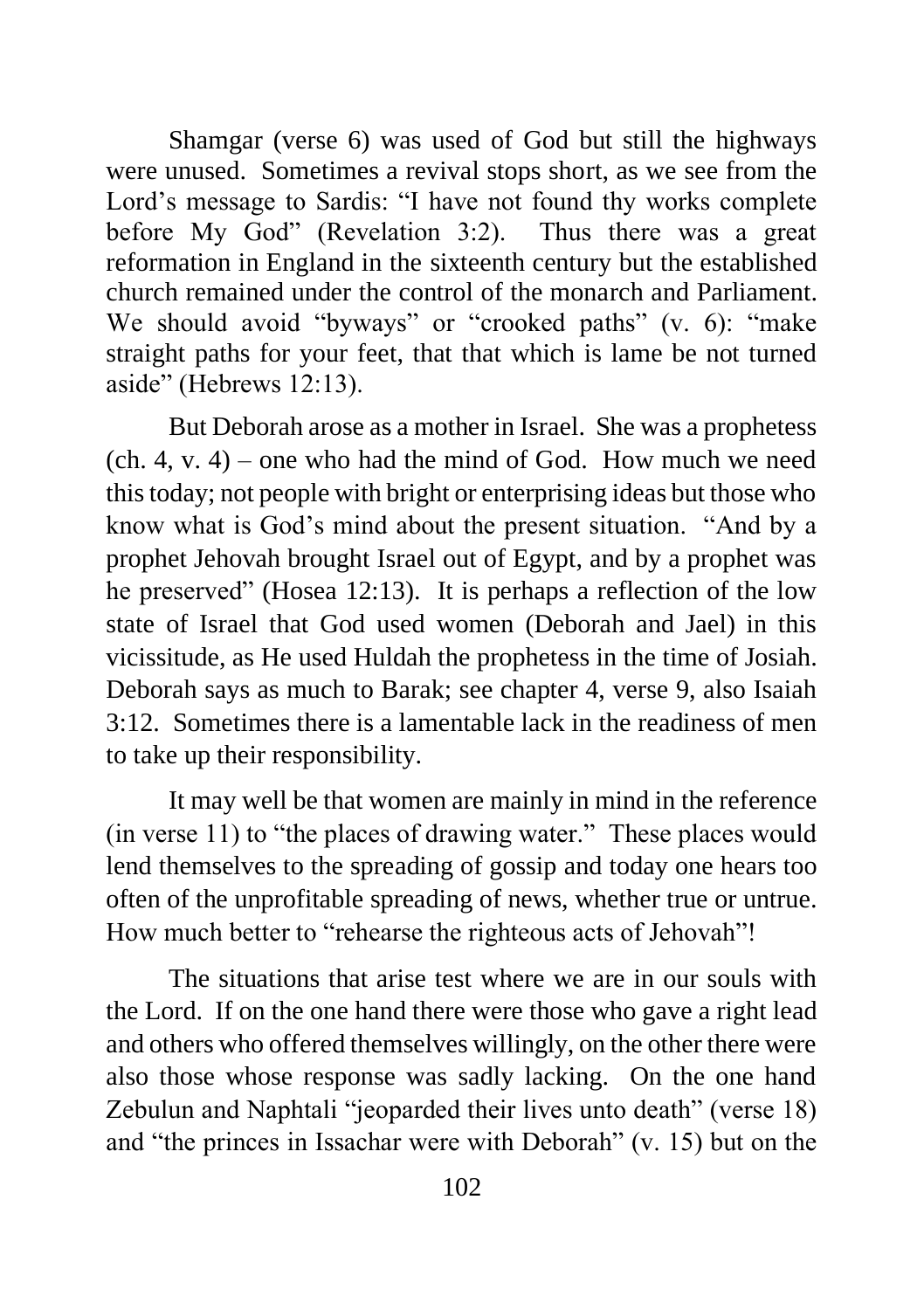other hand Reuben seems to have done a lot of talking without taking any action; how often this happens! We may discuss matters and even continue in prayer about them when all the time the answer lies there plainly in the Scriptures.

Those who were apparently living nicely are told to consider (verse 10) – those that rode on white she-asses and sat on carpets. We understand that white asses were highly prized in the East and often used for the conveyance of nobility. How easy it is to settle down in comfortable circumstances when others are engaged in the battles of the Lord!

Dan seems to have been pre-occupied in his trading business – he remained in his ships – and Asher too counted himself out of the conflict: he "abode in his creeks" (v. 17).

It appears that the real position of Meroz (verse 23) is not definitely known but it is thought to have been in the neighbourhood of the Kishon. If so, this would account for the strong denunciation of its inhabitants, because although well-placed to help the divine cause, they did nothing. What a warning for us! Possibly the town was destroyed in obedience to the curse. (There is, or was, a ruined site called *el-Merŭssus* about 4 miles to the N.W. of *Beisan*, on the southern slopes of the hills, which are the continuation of the socalled "Little Hermon," and form the northern side of the valley *(Wady Jalŭd)* which leads directly from the plain of Jezreel to the Jordan.\*)

It was Jehovah's battle but He wants to use us in what He does. Of ourselves, we can do nothing (John 15:5) but as relying only on the Lord for strength we can play a part in the war between

\_\_\_\_\_\_\_\_\_\_\_\_\_\_\_\_\_\_\_\_\_\_\_\_\_\_\_\_\_\_\_\_\_\_\_\_\_\_\_\_\_\_\_\_\_\_\_\_\_\_\_\_\_

<sup>\*</sup> *This information is gleaned from the "Dictionary of the Bible" edited by Sir William Smith (1898).*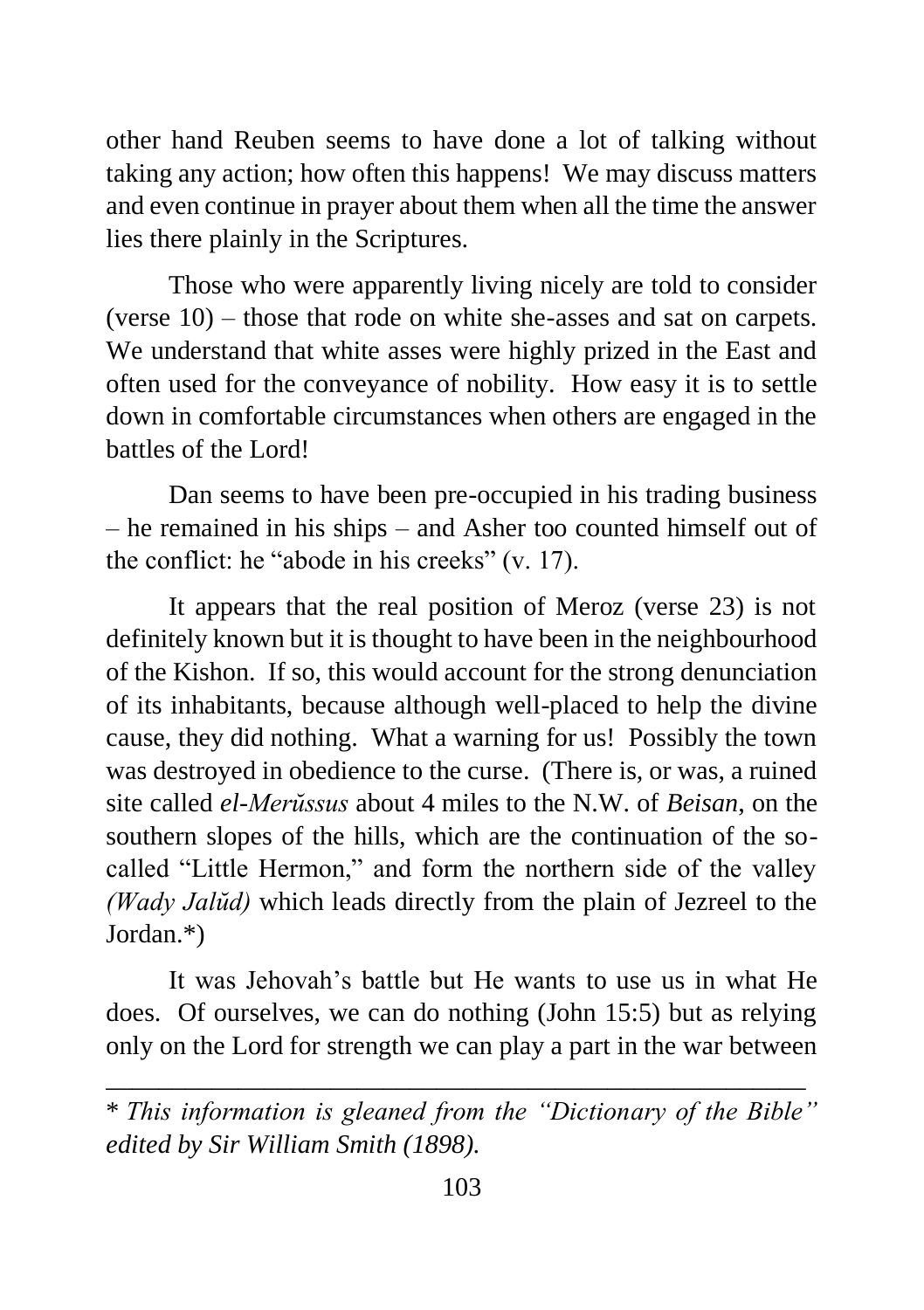good and evil. If God is acting it matters not what the opposition is. David, in a later time, was confident that the living God who had delivered him "out of the paw of the lion and out of the paw of the bear" would deliver him "out of the hand of this Philistine" (1 Samuel 17:37). It is not the strength of my faith that matters but the Person in whom my faith resides. The army of Sisera, with its 900 chariots of iron and all the horsemen (see ch. 4, v. 13) must have seemed a fearful array and the Israelites may have had no weaponry (see ch. 5, v. 8) but what does that count in the face of an Almighty God?

God can use nature to achieve His objectives. It appears that God did so on this occasion: "The stars from their courses fought with Sisera. The torrent of Kishon swept them away" (verses 20, 21). (This river flows in a north-westerly direction to discharge into the Mediterranean Sea near Mount Carmel; see 1 Kings 18:40.\*) It appears from Revelation 12 that another instance of God using natural phenomena for the help of His people will occur after the church has been caught up to heaven and the Spirit of God works to create a new nation of Israel out of a godly Jewish remnant. This will be the object of the hatred and persecution of Satan, the dragon, but it says that "the earth helped the woman" (typifying the Jewish remnant) "and swallowed the river which the dragon cast out of his mouth" (verse 16).

Heber the Kenite had separated from his tribe, was dwelling in the area of the conflict (see ch. 4, v. 11) and, it seems, had entered into a dubious friendship with Jabin, the Canaanite king of Hazor (verse 17). Evidently, however, his wife Jael had discernment and courage; and the song (verse 24) celebrates her decisiveness and

\_\_\_\_\_\_\_\_\_\_\_\_\_\_\_\_\_\_\_\_\_\_\_\_\_\_\_\_\_\_\_\_\_\_\_\_\_\_\_\_\_\_\_\_\_\_\_\_\_\_\_\_\_

<sup>\*</sup> *This information is gleaned from the "Dictionary of the Bible" edited by Sir William Smith (1898).*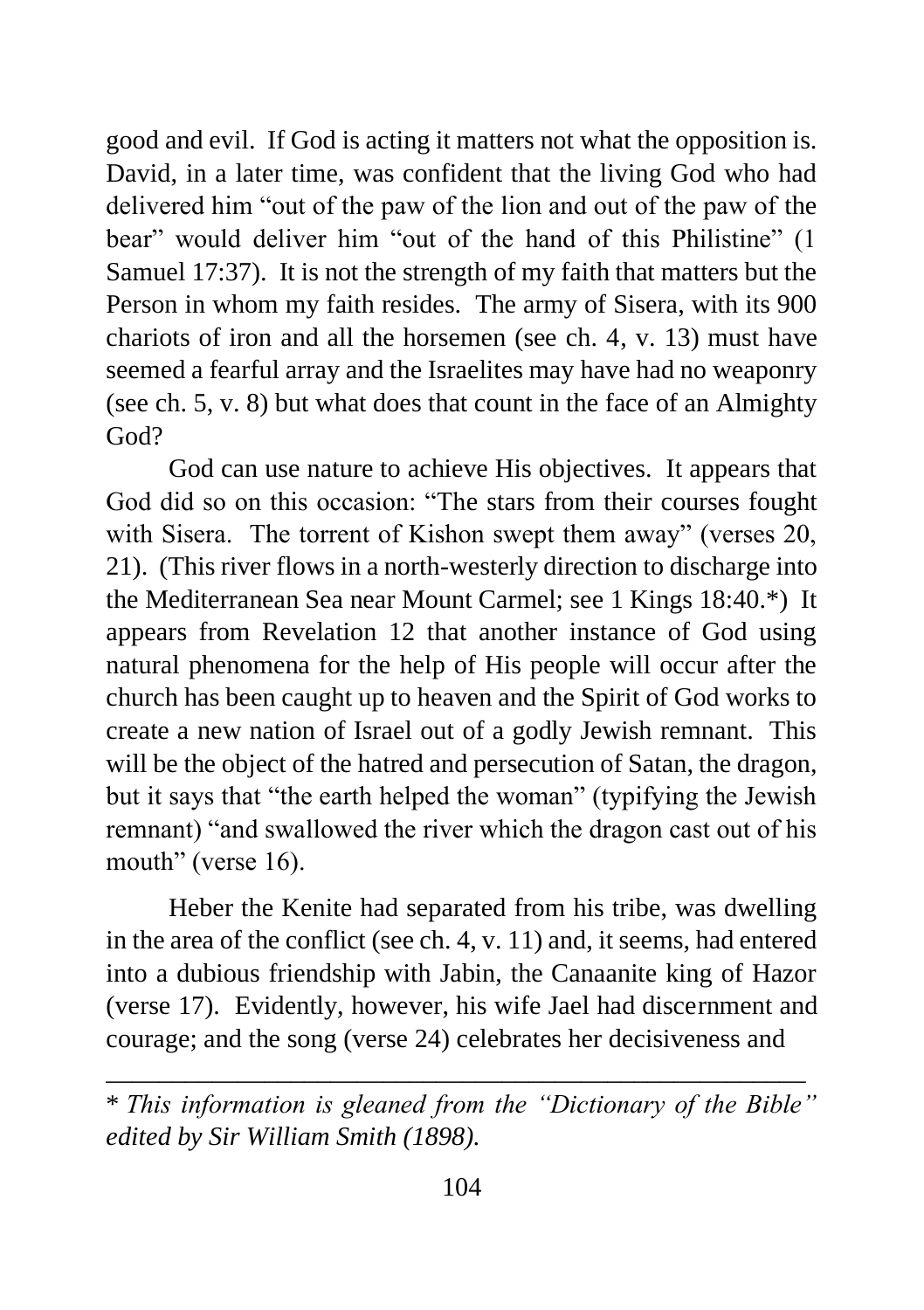courage in acting against (not only Israel's but) God's enemy: "Blessed above women shall Jael the wife of Heber the Kenite be!" This reminds us of another woman who was blest for discernment and action – Abigail, who became David's wife (1 Samuel 25:33). There are many things that sisters can do without moving outside of their God-given sphere – "Blessed above women in the tent!"

What a contrast is presented by Sisera's poor mother, expecting her son's return and looking forward to sharing in the spoils of war, only to be disappointed by his defeat and death. So at the end of their song Deborah and Barak exclaim, "So let all Thine enemies perish, Jehovah!" As Christians in this day of grace we do not look for any to perish but for all to repent and put their faith in the Lord Jesus Christ. Yet it is unquestionably true that the present evil world – whatever may be the aims and schemes of men – is moving rapidly towards the execution of those judgments of which God has given us ample warning in His word. Do we warn people around us of what is coming, or just say, "Jesus loves you"?

But then there is a brighter note: "But let them that love Him be as the rising of the sun in its might." Faithful Jews who pass through the time of Jacob's trouble have the promise that they "shall shine as the brightness of the expanse" etc. (Daniel 12:3). How much greater, however, through God's great grace, is the prospect which those have who have believed the present gospel of God's grace – the prospect of being caught up at the assembling shout (1 Thessalonians 4:16), of being for ever with and like Christ, to Whom we are united by one Spirit, and of coming out from heaven with Him when He comes in power and glory (Colossians 3:4).

The spoils then to be enjoyed by those who have been faithful to Him will be far greater than those arising from any earthly conflict! – "heirs of God, and Christ's joint heirs; if indeed we suffer with Him, that we may also be glorified with Him" (Romans 8:17).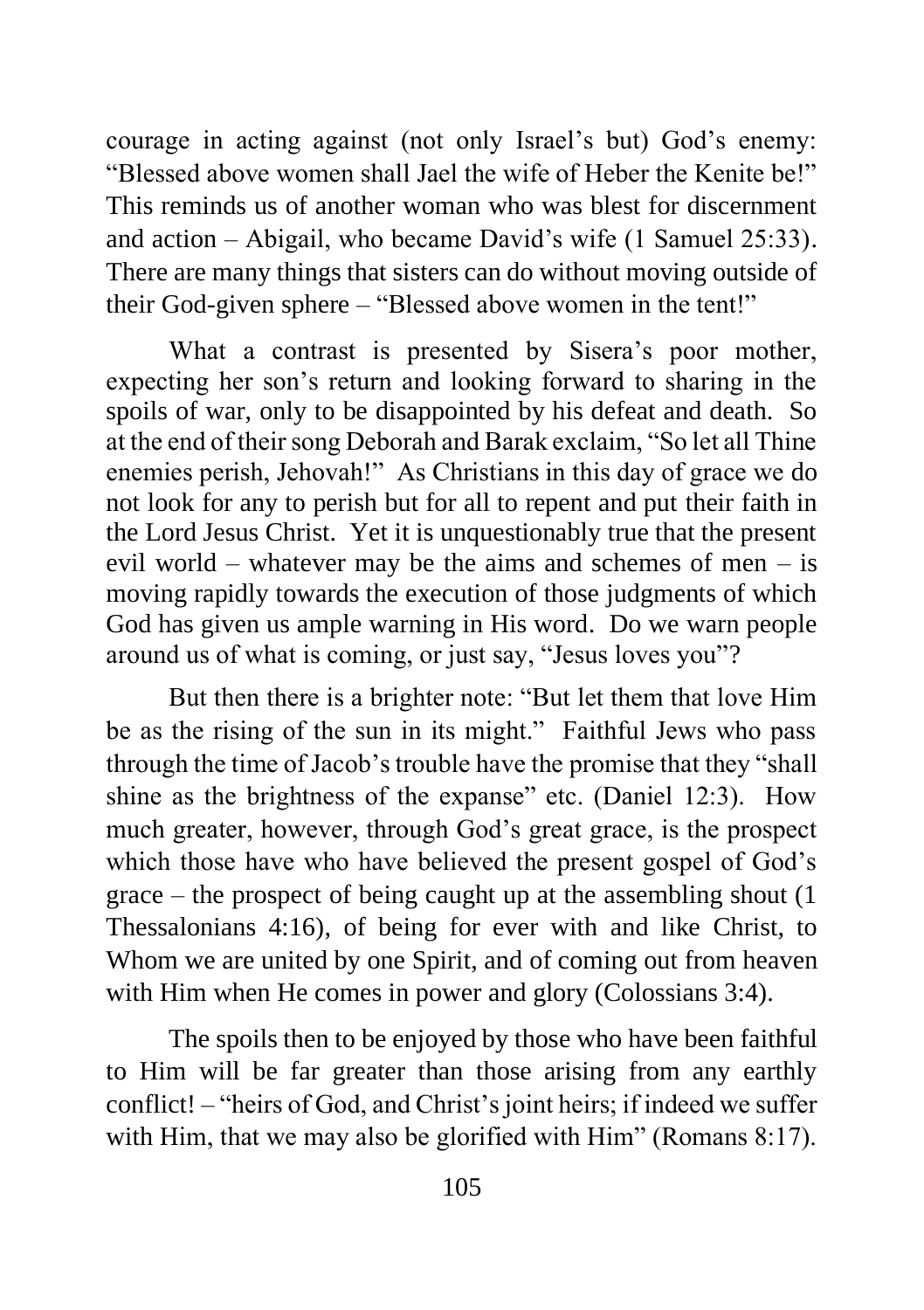#### **Are You a Christian?**

But before going further, permit me just to ask you, Are you a Christian? Oh, you say, that is a very plain question. Then let it have an honest answer now. But what do you mean by a Christian? you ask. I mean by a Christian a person that really knows Christ – not a person that knows something about Him, but a person that really knows Christ as his own Saviour. A Christian man is one who knows the rejected and once slain, but now raised and glorified, Saviour at God's right hand, and is connected with, and united to, that risen Saviour, where He now is. A Christian is a man who is born again of God, whose sins are all forgiven – all blotted out, and who has received the Holy Ghost, and knows it. If you can only say, "I hope this is all mine," you are not a true Christian in the proper sense of the word; and, let me tell you frankly, you have not got hold of the real essence of Christianity yet.

A Christian is a man that is indissolubly connected with the victorious risen Saviour. He is linked to the One who went down first of all into death for him, bore his sins, blotted them all out, met all the claims of God, in righteousness, in respect of those sins, and that Saviour is risen without a single sin, and has gone into God's presence to prepare a place and take him to it.

The blessing of the believer is this: he knows his sins are forgiven, he knows he is saved, and knows God is his Father; he has the Holy Ghost dwelling in him, and he is a person standing on the other side of death and judgment, waiting, at the return of the Bridegroom, for glory. … If you are a believer in the Lord Jesus Christ you are loved eternally, and, more than that, you are fitted for glory, and you belong to that Saviour, who is coming to take you to the spot where He Himself is. You see the Christian has everything perfectly clear for eternity, he has a title to glory without a flaw, and he has a prospect before him without a cloud. Are you, I repeat, a Christian? Have you that title to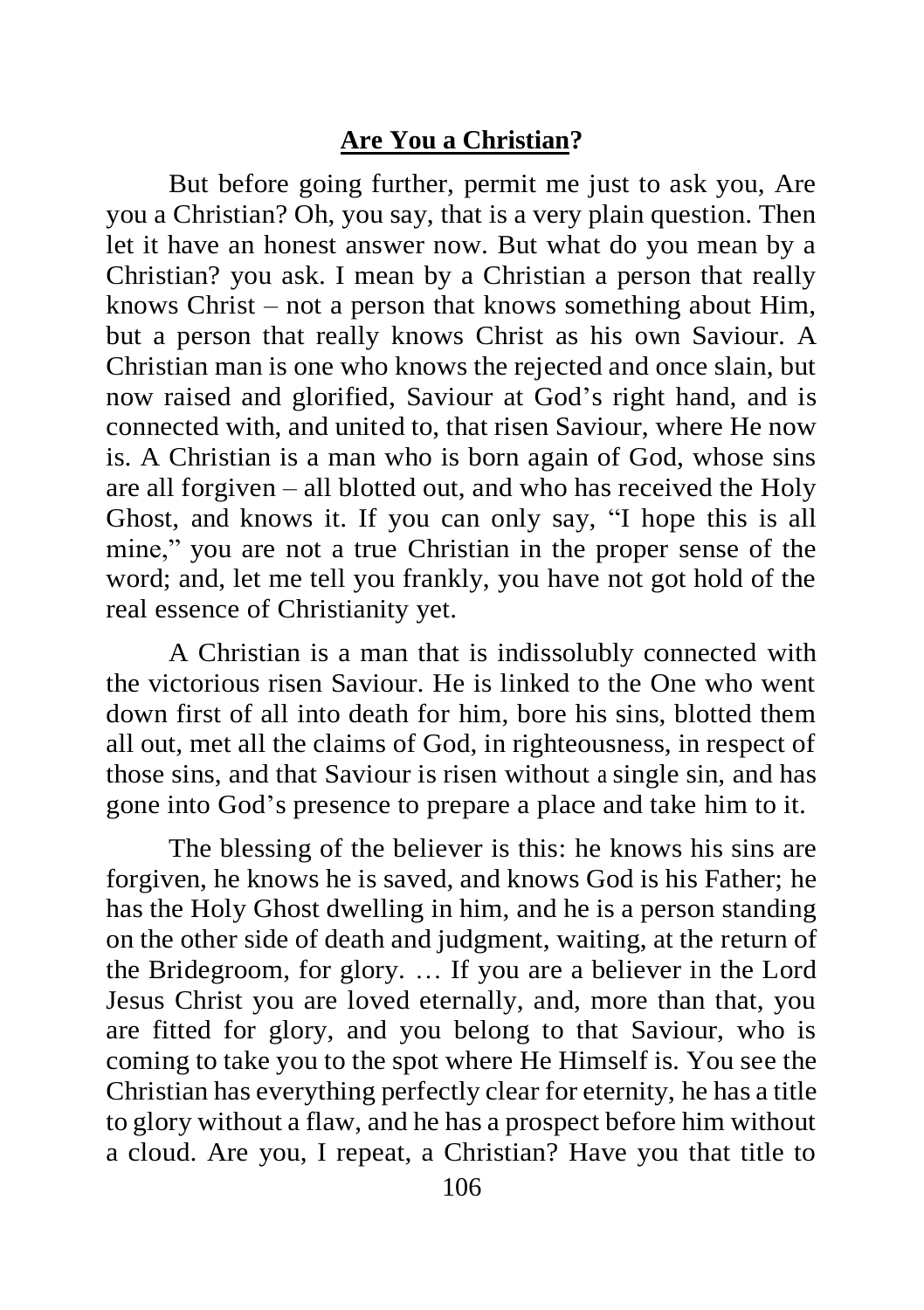glory without a flaw? What is that title? The precious blood of Christ – nothing more, and nothing less. If you say, I am resting on that blood, then thank God that you have such a title. And there is something more: a prospect without a cloud. But, you say, there is judgment coming. Not for you and me, not for us. Whoever may go through the tribulation, the Church of Christ never will. The Lord's word is distinct upon that point. There is not a cloud in our horizon. Why? Because everything is settled. Every possible question that could be raised between the soul and God is settled, and the only thing we are waiting for, is the Saviour to come for us, and receive us to Himself. I do not want a better prospect. You cannot give me one. That is what entrances the heart.

*Extracted from "Behold the Bridegroom," comprising lectures given in Edinburgh in 1891 by Dr. W.T.P. Wolston.*

#### **Fragment**

We can turn to Christ and say, 'There is One whom we can trace from the manger to the cross and never find, save on two occasions, the expression of His own will, and each time that expression was perfect.' The first was when anticipating the cup which the Father had given Him to drink, and it would not have been perfect otherwise. Was it nothing to that holy undefiled One to think of being a sin-bearer, and of bearing all the wrath of God for sin? He would not take the cup from man's hand, but from the Father. The second expression of His will is in John 17: "Father, I will that they also, whom Thou hast given Me, be with Me where I am; that they may behold My glory." What a blessed expression of perfect satisfaction in these poor things! He wouldn't be alone in glory; He would have them sharers of it. We must have our wills judged by the contrast between them and Christ; see Hebrews 10:7.

*G.V. Wigram (1805-79).*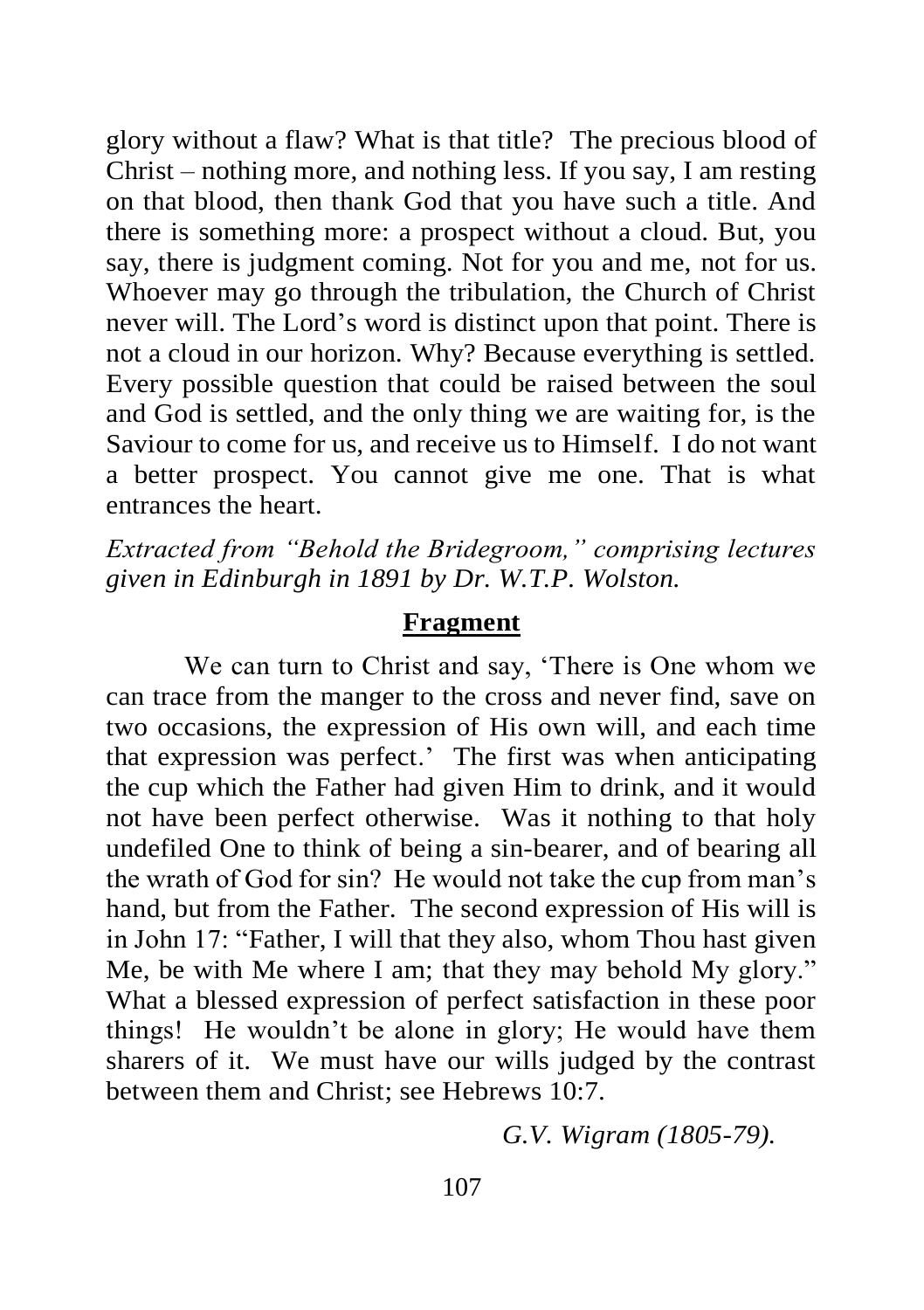## **THE CHRONOLOGICAL DATES OF THE BIBLE**

## **I. FROM THE CREATION OF ADAM TO THE FLOOD (Genesis 5)**

| From the creation of Adam to the flood  1,656 years |
|-----------------------------------------------------|
|                                                     |

Enoch was-translated 987 years after the creation of Adam, therefore 13 years before the conclusion of the first thousand years. Noah was born 1056 years after the creation of Adam. The flood started in Noah's 600th year (Genesis 7:11), and ended approximately one year later, that is to say, in the Spring (in the first month) in the 601st year of Noah's life (Genesis 8: 13,14). Noah became 600 years old while he was in the ark during the flood. If we assume that Noah was 600 years old when the flood year was half over, then Noah was 600½ years old when the flood was over. and we must add another 6 months to the end of the flood, if we count together the years from the creation of Adam to the end of the flood. Since the flood ended in the first month, therefore in the Spring, Adam must have been created in the Fall.

*From the creation of Adam to the end of the flood was 1656½ years. \* Genesis 7:6*

**II. FROM THE FLOOD TO ABRAHAM'S DEPARTURE FROM HARAN** (Genesis 11: 10-32)

Shem begot Arphaxad ……………………… 2 years after the flood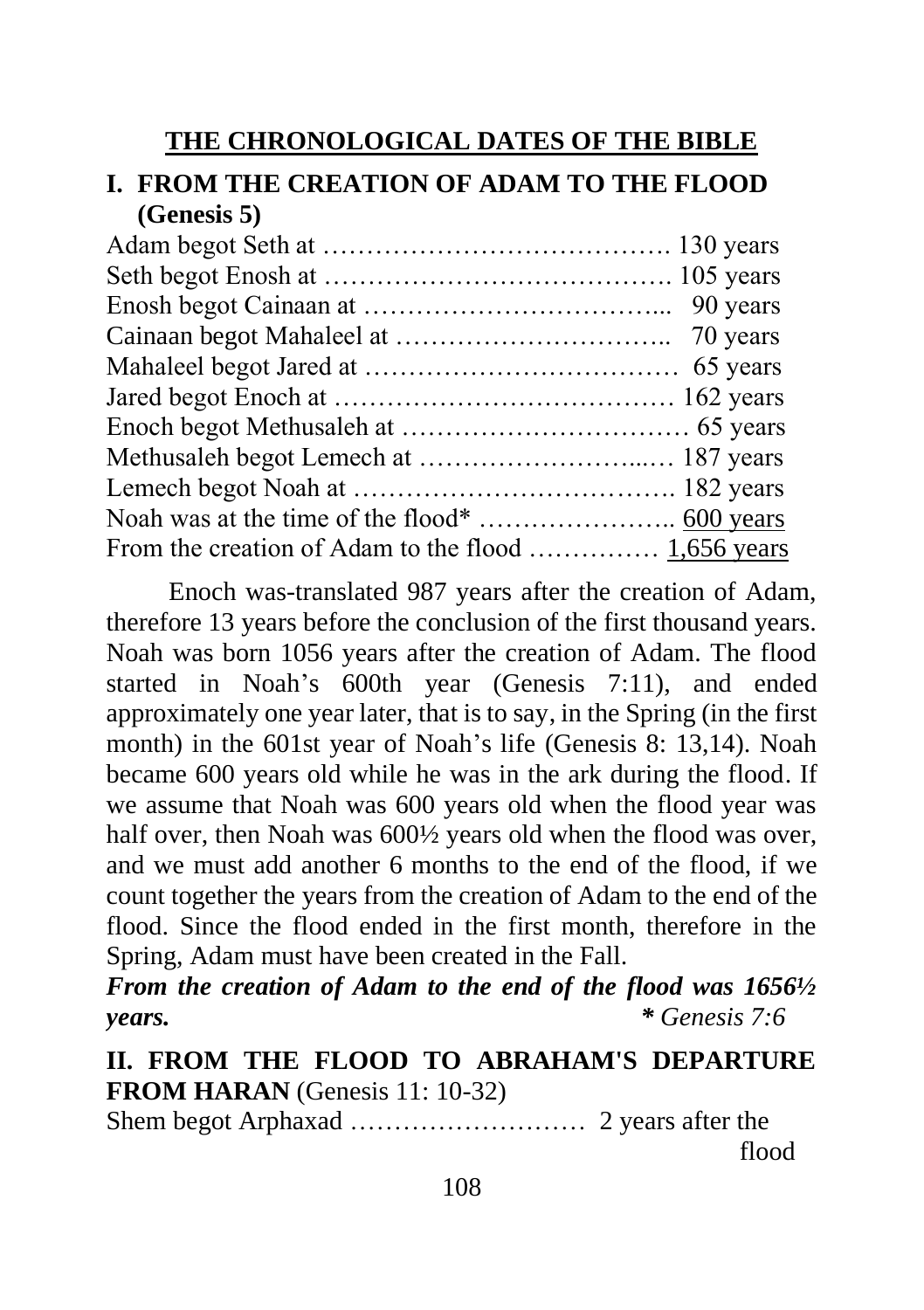| Arphaxad begot Shelah at                        | 35 years |
|-------------------------------------------------|----------|
|                                                 |          |
|                                                 |          |
|                                                 |          |
|                                                 |          |
|                                                 |          |
|                                                 |          |
|                                                 |          |
| From the flood to the death of Terah  427 years |          |

The Tower of Babel was erected probably around the year of 2000. Noah died in the year of 2006 and Abraham was born in the year of 2008 after the creation of Adam. At the death of Terah, Abraham was 75 years old and moved from Haran. to the land of Canaan (Genesis 12:4); which was 427 years after the flood and 2,083½ years after the creation of Adam.

## *From the flood to Abraham's departure from Haran was 427 years.*

In the genealogy of the Lord in Luke 3:36 between Arphaxad and Shelah (Sala) another "Cainan" is introduced, who in actuality had not lived after the flood, but prior to it (Luke 3:37; Genesis 5: 12- 14). This is not a. mistake in copying, but this additional name should represent a spiritual thought, just as it has a spiritual application, that in the genealogy of the Lord in Matthew l:8 three kings, who have descended directly from Athalia (Jezebel), have been omitted. \* Through it the Holy Spirit indicates that God will

\**Editor's Note: I leave this statement as written by the author but the three monarchs omitted are Ahaziah, Athaliah and Amaziah. Of these, Ahaziah was the son of Athaliah, who was the daughter of Omri, a wicked king (see 1 Kings 16:25); but Amaziah was the son of Joash and of "Jehoaddan of Jerusalem" (2 Chronicles 25:1). Amaziah "did that which was right in the sight of the Lord, but not with a perfect heart." Joram (or Jehoram), son of Jehoshaphat,* **is***, however, included in the (cont'd next page)* 

\_\_\_\_\_\_\_\_\_\_\_\_\_\_\_\_\_\_\_\_\_\_\_\_\_\_\_\_\_\_\_\_\_\_\_\_\_\_\_\_\_\_\_\_\_\_\_\_\_\_\_\_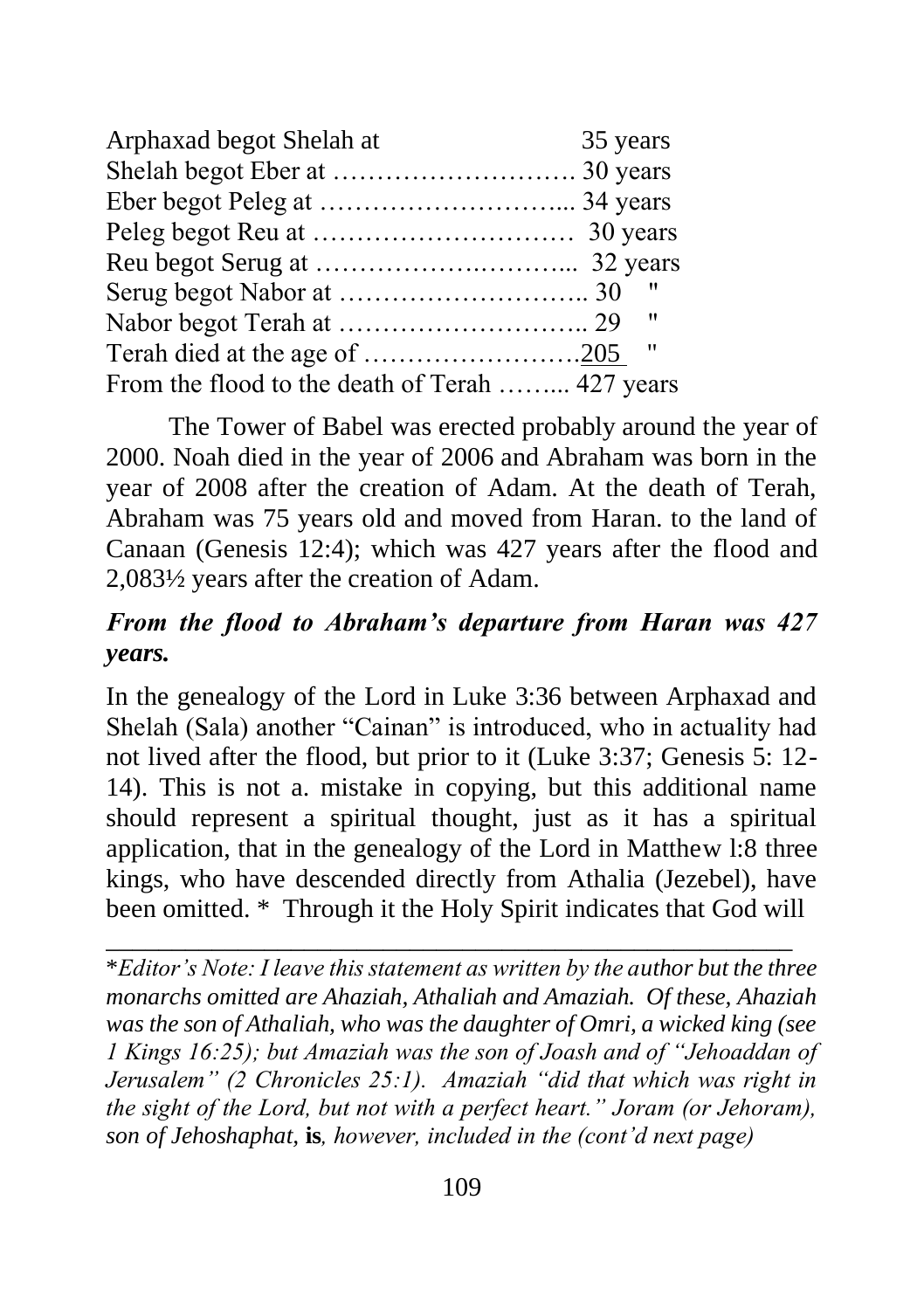sever the link with the public body of christian profession, when Jezebel introduces the popery system (Revelation 2:20), and we should do the same as Matthew, and depart from all which comes from these unclean sources, that is to say, keep them out of fellowship. In the gospel of Luke, which is the gospel of grace, a name has been added that really belonged to the antediluvian period, therefore to another dispensation. "Cainan" is the same word as "Cain," who is a type of Israel, who slew Christ (Abel). Israel will be blessed in the millennium, that is why Cainan is mentioned between Noah and Adam (Luke 3:37). Prior to the reign of Christ on earth, many Israelites will be converted, therefore "Cainan" has· been added in the row before Noah in the genealogy of the Lord (Luke 3:36). §

*(cont'd from previous page) genealogy of Matthew 1, despite having the daughter of Ahab as wife.*

\_\_\_\_\_\_\_\_\_\_\_\_\_\_\_\_\_\_\_\_\_\_\_\_\_\_\_\_\_\_\_\_\_\_\_\_\_\_\_\_\_\_\_\_\_\_\_\_\_\_\_\_

§ *Editor's Note: Again, I leave the author's text unchanged but for another perspective on the inclusion of Cainan in Luke's genealogy reproduce the entry about him in Morrish's New and Concise Bible Dictionary: "Son of Arphaxad and father of Sala. Luke 3:36. This is commonly called the 'second' Cainan (because of the earlier one mentioned in verse 37) and is remarkable in that it does not occur in the Hebrew, Samaritan Pentateuch, Vulgate, Syriac, nor Arabic texts in Genesis 10:24; 11:12; 1 Chron. 1:18; but it is in the LXX*  (Septuagint), *from which it may have found its way into the Gospel of Luke, unless, as some suppose, it was added in the later copies of the LXX because of being found in Luke. In the Gospel of Matthew some names are omitted to make up the three times 'fourteen,' – equalling 6 times 7; so in Luke the name of Cainan may have been added from some list not recorded in the O.T. to make 77 names, 11 times 7.*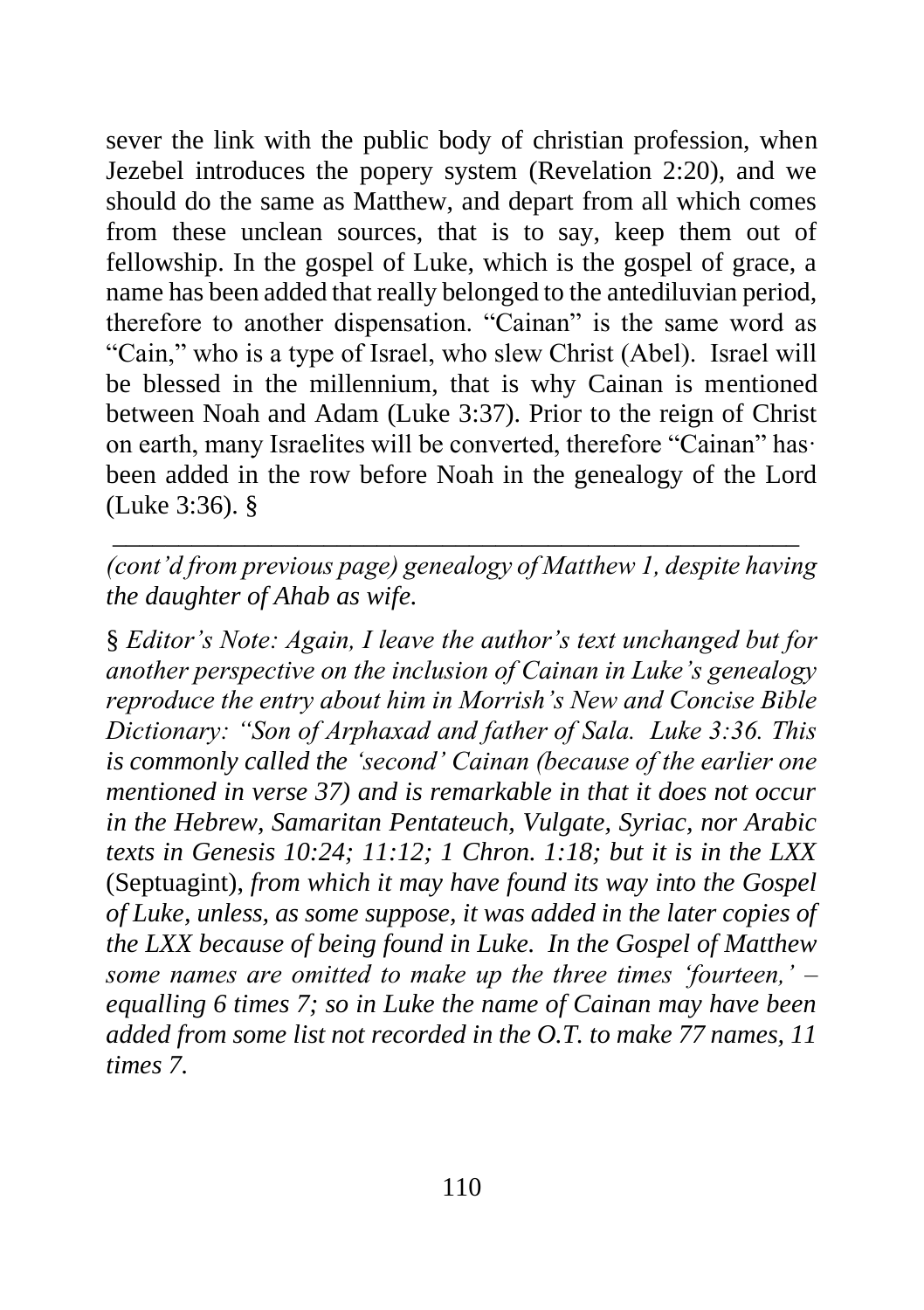#### **III. FROM ABRAHAM'S DEPRTURE FROM HARAN TO THE ISRAELITES' EXODUS FROM EGYPT**

Abraham was 75 years old when he moved from Haran (Genesis 12: 4), and he was 100 years old at the birth of Isaac (Genesis 21:5). Isaac's birth was 25 years after Abraham's departure from Haran. Isaac was 60 years old at the birth of Jacob (Genesis 25:26), and Jacob was 130 years old when he moved to Egypt (Genesis 47: 9). From the departure of Abraham from Haran to the birth of Jacob was 85 years (25 + 60), and *from Abraham's departure from Haran to Jacob's migration to Egypt was 215 years*   $(25 + 60 + 130)$ . It states in Galatians 3:17 that there were 430 years from Abraham till the giving of the law, which took place in the same year as the Israelites' exit from Egypt. Since Abraham's calling took place sometime before his departure from Haran (Acts 7:2-4), God was bound to fulfil the assured promises made to him only from his departure from Haran; therefore the 430 years in Galatians 3:17 start only from the time Abraham left Haran. When Jacob moved to Egypt, 215 years had passed, which was the first half of the 430 years, and the children of Israel resided the other 215 years in Egypt. This does not contradict Exodus 12: 40; the passage is interpreted rightly: "And the residence of the children of Israel that they resided in Egypt was four hundred and thirty years. And it came to pass at the end of the four hundred and thirty years, on that same day it came to pass that all the hosts of Jehovah went out from the land of Egypt." This is not an account of the length of time the children of Israel lived in Egypt, but it states there that from the exodus of Israel from Egypt, a pilgrimage of 430 years had come to an end. When this sojourning had started, is not mentioned, but it has been conveyed generally, that the history of the children of Israel had started from Abraham's departure from Haran (Genesis 12); at that time the children of Israel were still in the loins of Abraham (Hebrews 7:10). The children of Israel had resided in Egypt during the sojourning of 430 years, however not the whole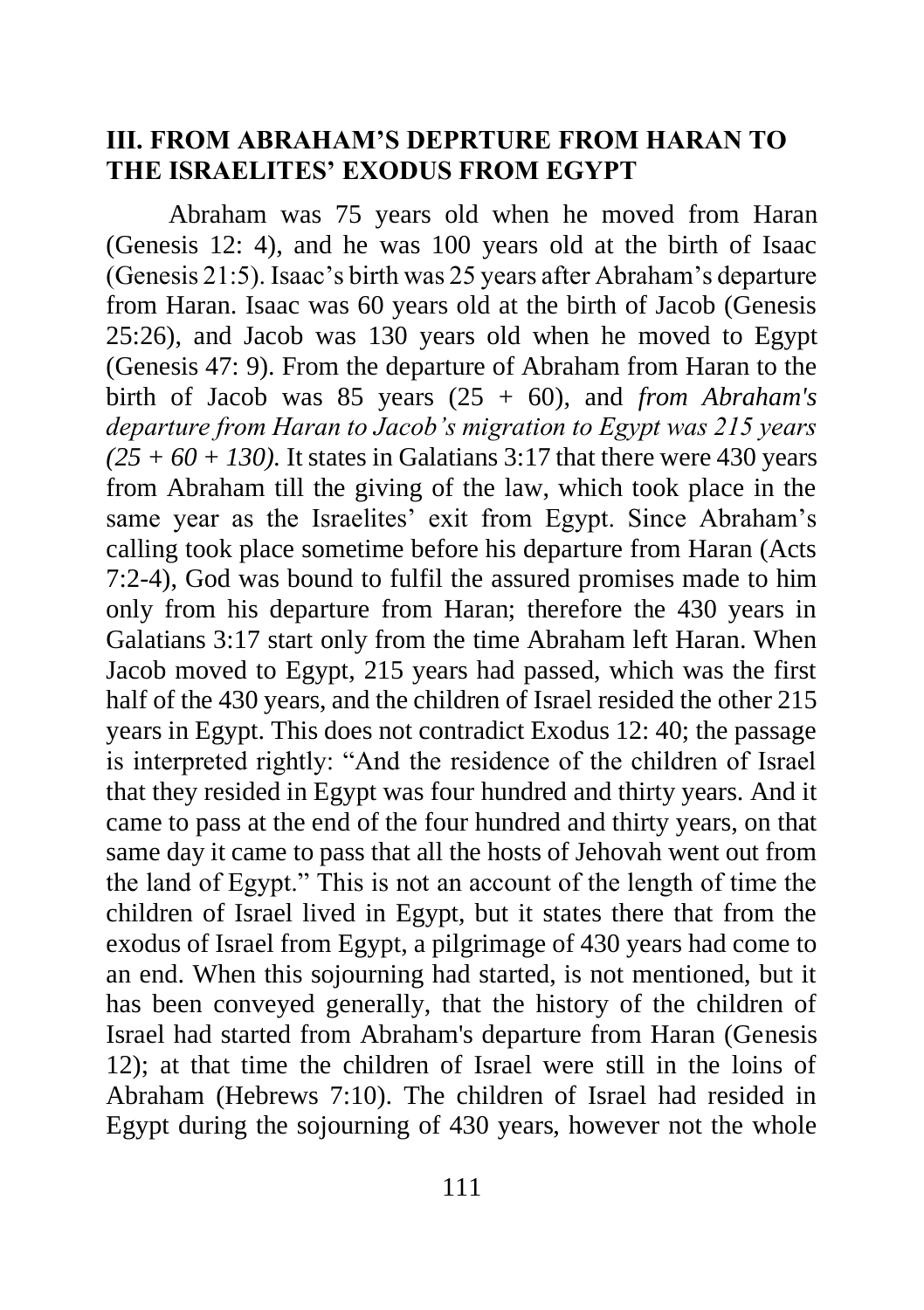time, just the second half of it, since 215 years had passed already, that is the first half of the 430 years, when Jacob migrated to Egypt. *The children of Israel were 215 years in Egypt.*

We cannot assume that the children of Israel resided the entire 430 years in Egypt. Kohath, the son of Levi, was alive when Jacob moved to Egypt (Genesis 46:11); he lived 133 years (Exodus 6:18). Let us assume that he was born on Jacob's journey to Egypt and lived his 133 years in Egypt. Amram was born certainly to him before he was 100 years old (Genesis 17: 17). Let us take the most extreme assumption, that Kohath was 133 years old when Amram was born to him; then Amram would have been born 133 years after Jacob's migration to Egypt; he lived 137 years (Exodus 6:20), and let us assume further that Amram was 137 years old when Moses was born to him. Then Moses would have been born, at the most,  $270$  years (133 + 137) after Jacob's entry into Egypt, and Moses was 80 years old at the time of the Israelites' exodus from Egypt (Exodus 7:7); therefore Israel at the most would have resided 350 years in Egypt, and there would still be 80 years of the 430 years which have not been accounted for.

Amram was. born to Kohath and Moses was born to Amram before they were 100 years old ( Genesis 17:17); therefore at the most Amram was born 100 years and Moses 200 years after the arrival of Jacob in Egypt; and by adding 80 years – the age of Moses at the time of the exodus of Israel from Egypt – the maximum sojourn of the children of Israel would have been 280 years in Egypt.

We can find a more conservative basis of the actual time spent in Egypt, when we know that Amram married his aunt, Jochebed, who was a daughter of Levi (Exodus 2:1; 6:20). The mother of Moses was also a daughter of Levi, who had journeyed with Jacob to Egypt. Joseph was 30 years old when he came out of prison and was exalted (Genesis 41:46), and after the expiration of the 7 years of plenty he was between 37 and 38 years old. When Jacob moved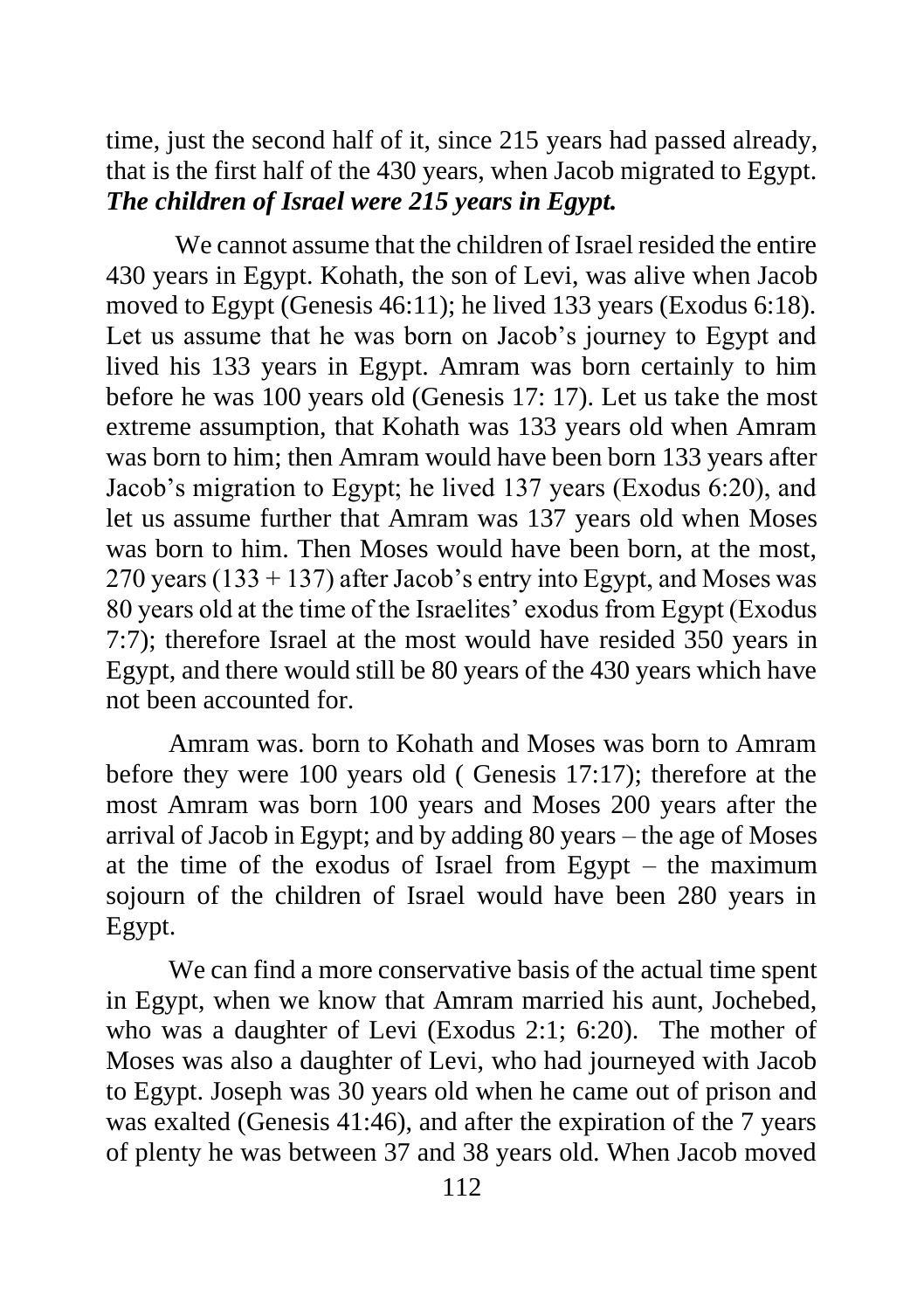to Egypt after two years of famine (Genesis 45:11), Joseph was 40 years old. Levi was at least 5 years older than Joseph (Genesis 29:34; 30:23). Levi was at least 45 years old at the time of Jacob's migration to Egypt. Jochebed would have been born to Levi before he was 100 years old; therefore, Jochebed would have been born at the most 55 years after Jacob's journey to Egypt. Moses was born to Jochebed at the most before she was 90 years old (Genesis 17:17), and Moses was 80 years old at the time of the exodus of Israel from Egypt (Exodus 7:7). At the most, Jochebed was born to Levi 55 years after Jacob's entry into Egypt. At the most, Moses was born to Jochebed before she was 90 years old. At the exodus of Israel from Egypt, Moses was 80 years old.

*At the most Israel was 225 years in Egypt (55 + 90 + 80).* 

This indicates clearly that the period of 215 years of Israel's residence in Egypt is correct, since we are only 10 years short based on the most extreme points conceivable. One can prove in this way that the 430 years in Exodus 12:40 had to start with Abraham's departure from Haran without using Galatians 3:17.

## *From Abraham's departure from Haran to the exodus of Israel from Egypt was 430 years.*

The 400 years of oppression of the seed of Abraham (Genesis 15: 13) began with the birth of Isaac, then at Isaac's birth 25 years of the pilgrimage of 430 years had elapsed, and after the expiration of another 5 years there were still 400 years to the Israelites' exodus from Egypt. The exodus of Israel from Egypt took place in the first month, therefore in the Spring, and it states in Exodus 12:41 that on that same day the 430 years of sojourning came to an end, so was the departure of Abraham from Haran also in the Spring in the first month of the respective year. It has been assumed generally that the Pharaoh during the exodus was King Merenptah (Meneptah, Greek Amenephthes), grandson of the famous Ramses (son and successor of Ramses II), who lived 1320 B.C. This is incorrect, since the mummy of this king has been found, while it states in Psalm 136:15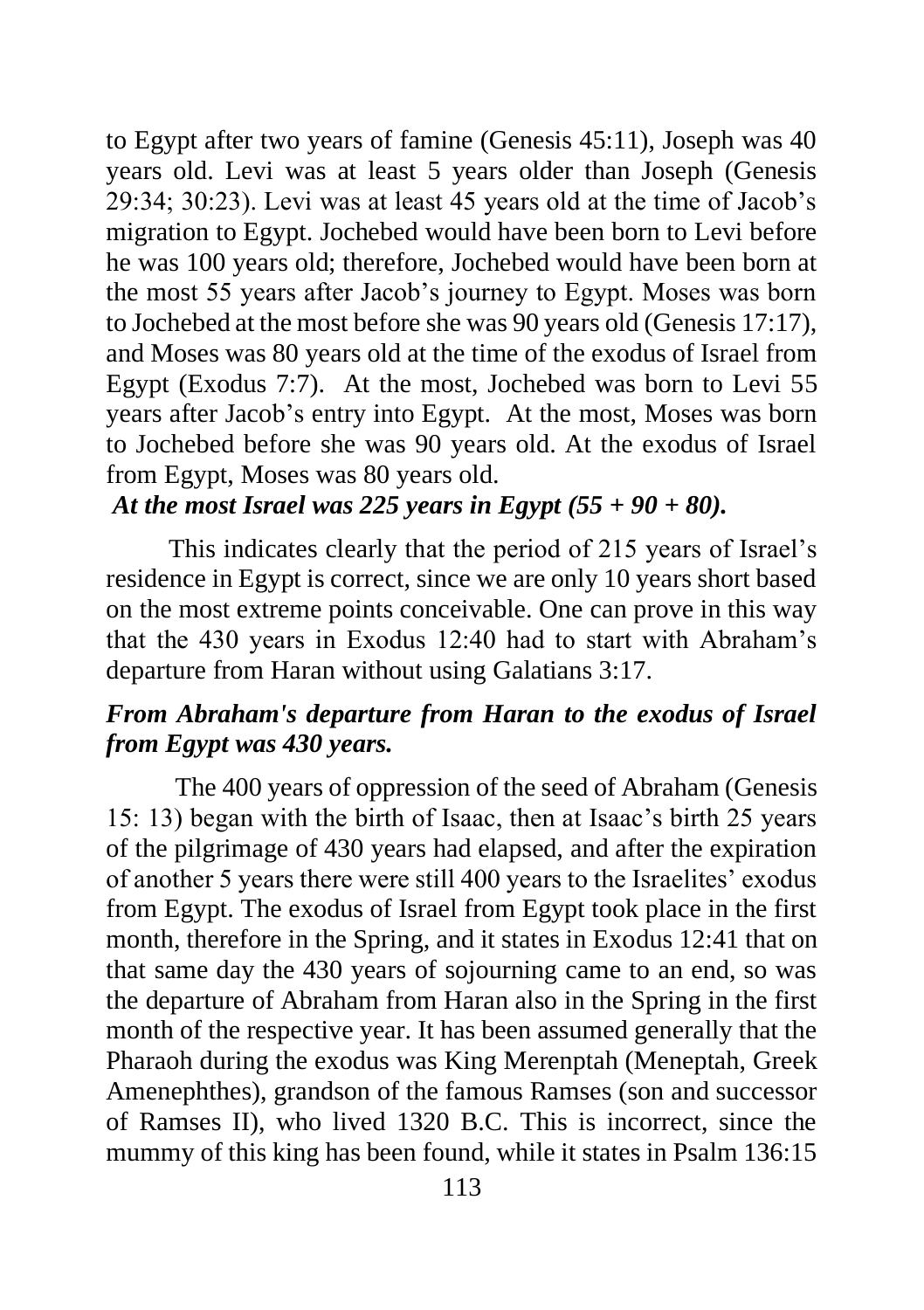that God plunged the Pharaoh of the exodus into the Red Sea. Josephus, the famous historian, suggests that King Amenophis was the Pharaoh of the exodus, and the mummy of King Amenophis IV who lived during 1500 B.C. has not been found.

## **IV. FROM THE EXODUS OF THE CHILDREN OF ISRAEL FROM EGYPT TO THE BEGINNING OF THE CONSTRUCTION OF THE TEMPLE UNDER SOLOMON**

"And it came to pass in the four hundred and eightieth year after the children of Israel were come out of the land of Egypt, in the fourth year of' Solomon's reign over Israel, in the month Zif, which is the second month, that he began to build the house of Jehovah" (1 Kings 6:1). Since the 480th year had started just in the second month, and the exodus from Egypt took place in the first month, therefore from the exodus from Egypt to the beginning of the construction of the temple was 479 years.

Israel in the wilderness (Acts 13: 18) ………………… 40 years From the death of Moses to Jephthah (Judges 11:26) . 300 Philistine oppression since the days of Jephthah

| Samuel as judge of Israel (16 years) ?             |  |
|----------------------------------------------------|--|
|                                                    |  |
|                                                    |  |
| Reign of Solomon to the construction of the temple |  |
| $(1$ Kings 6:1)  3                                 |  |
|                                                    |  |

Undoubtedly the 16 years missing from the 479 years would be the length of time that Samuel judged Israel. Caleb states in Joshua 14:10 that at the division of the land he was 85 years old, and 45 years before had been sent out by Moses to search out the land. Since Israel had been already one year in the wilderness when the spies had been sent out, therefore Caleb was another 39 years in the wilderness from that period, and the wars in Canaan continued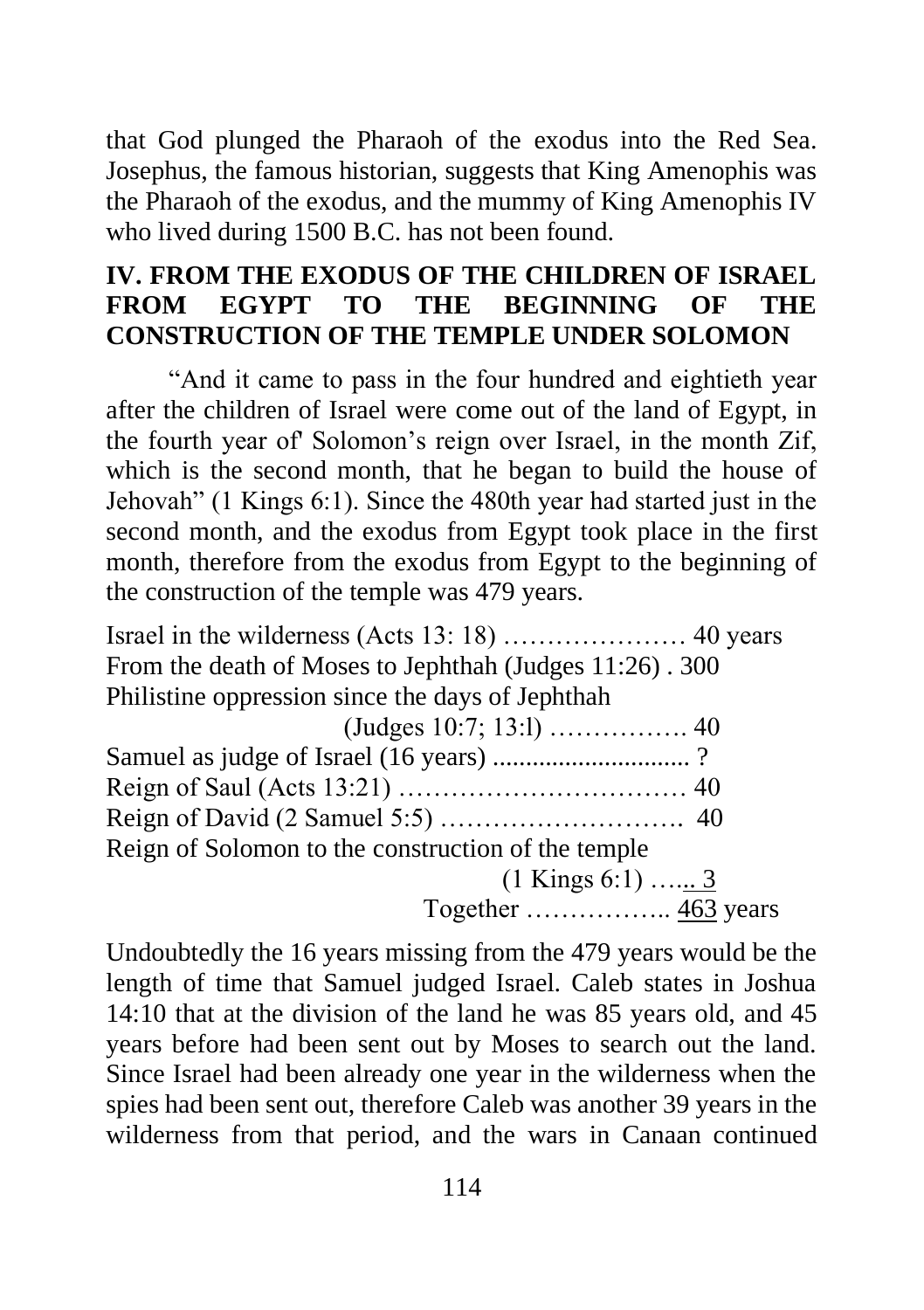another 6 years. If we want to determine the time of the judges, we have to subtract these 6 years from the 300 years in Judges 11:26, then Judges 11: 26 deals with the dwelling of the 2½ tribes on the east side of the Jordan.

| From the division of Canaan to the Philistine |          |                               |
|-----------------------------------------------|----------|-------------------------------|
|                                               |          | Oppression (300-6)  294 years |
|                                               |          |                               |
| From the time Samuel judged Israel to the     |          |                               |
|                                               |          |                               |
|                                               | Together | 350 years                     |

#### *The time of the judges continued for 350 years.*

This appears to contradict Acts 13:20: "And after these things he gave [them] judges till Samuel the prophet, [to the end of] about four hundred and fifty years." The "about four hundred and fifty years" in the Greek language is governed by the dative case (3rd) and not the accusative case (4th) which indicates the period of time. God gave King Saul to Israel *for* 40 years (Acts 13:21), and He nursed Israel *for* 40 years in the desert (Acts 13:18); both in the accusative case, which indicates the period of time. God did not give Israel 450 years of rule by judges, but the meaning of the passage (v.20) is that there was a period of 450 years, and *during* (or *within)*  part of that time God gave them judges, however not the *whole*  time. This can be explained in the same manner as Exodus 12:40 in which Israel resided *part* of the 430 years in Egypt, not the whole period. The "about four hundred and fifty years in Acts 13:20 ended with Samuel; it is not stated when they began. We can prove easily that they started at the exodus from Egypt.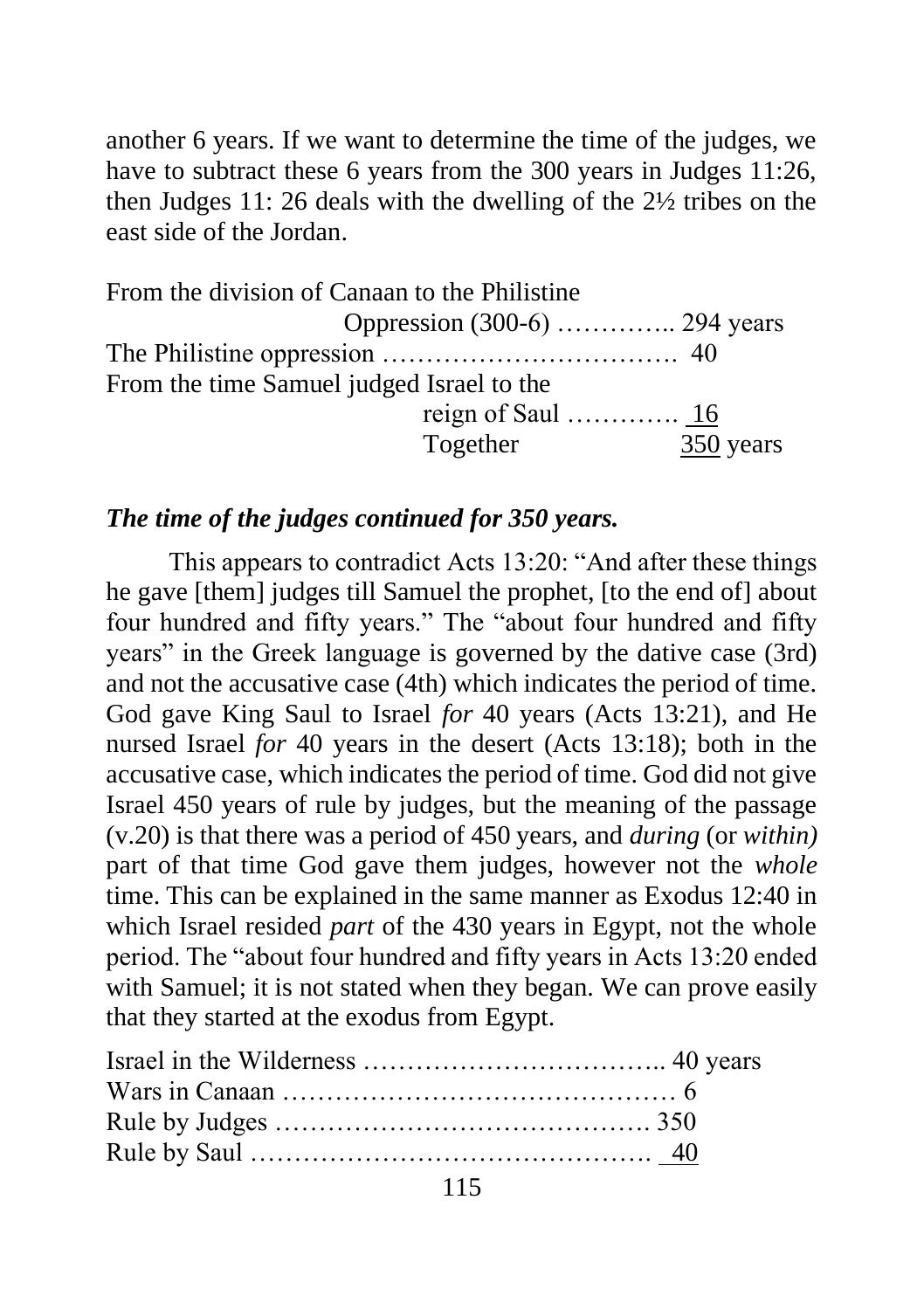Together ………………………… 436 years.

Samuel died shortly before Saul and the number in Acts 13: 20 is only an approximate time, so the period begins with the Israelites' exodus from Egypt. According to the oldest handwritten manuscript of the Bible, the "about four hundred and fifty years" is not an account of the time of the judges, but is regarded as the previous period, because Paul in his address in Acts 13 begins with "our fathers" (v.17). The 450 years began with the fathers, that is to say at Isaac's birth and ended with the division of the land of Canaan  $(v.19)$ .

From Isaac's birth to the division of the land was approximately 450 years. Then one has to read the verse in Acts 13: 20 "And after these things he gave [them] judges till Samuel the prophet, [to the end of] about four hundred and fifty years." This is not an account of the time of the judges, but for *(of?)* the previous period. For us it does not matter whether we count the "about four hundred and fifty years" from the exodus from Egypt or from Isaac's birth, the period of time given in 1 Kings 6:1 and Judges 11: 26 is in no way affected by this.

*Editor's Note: Further help on the computation of the period of the judges is available in "Morrish's New and Concise Bible Dictionary," which points out that for part of this period there were parallel administrations in the east and west; also that Samuel continued to judge into the early years of Saul's reign. See also the extensive note to Acts 13:20 in Darby's translation, which in some early editions includes reference to Greek usage.*

\_\_\_\_\_\_\_\_\_\_\_\_\_\_\_\_\_\_\_\_\_\_\_\_\_\_\_\_\_\_\_\_\_\_\_\_\_\_\_\_\_\_\_\_\_\_\_\_\_\_\_\_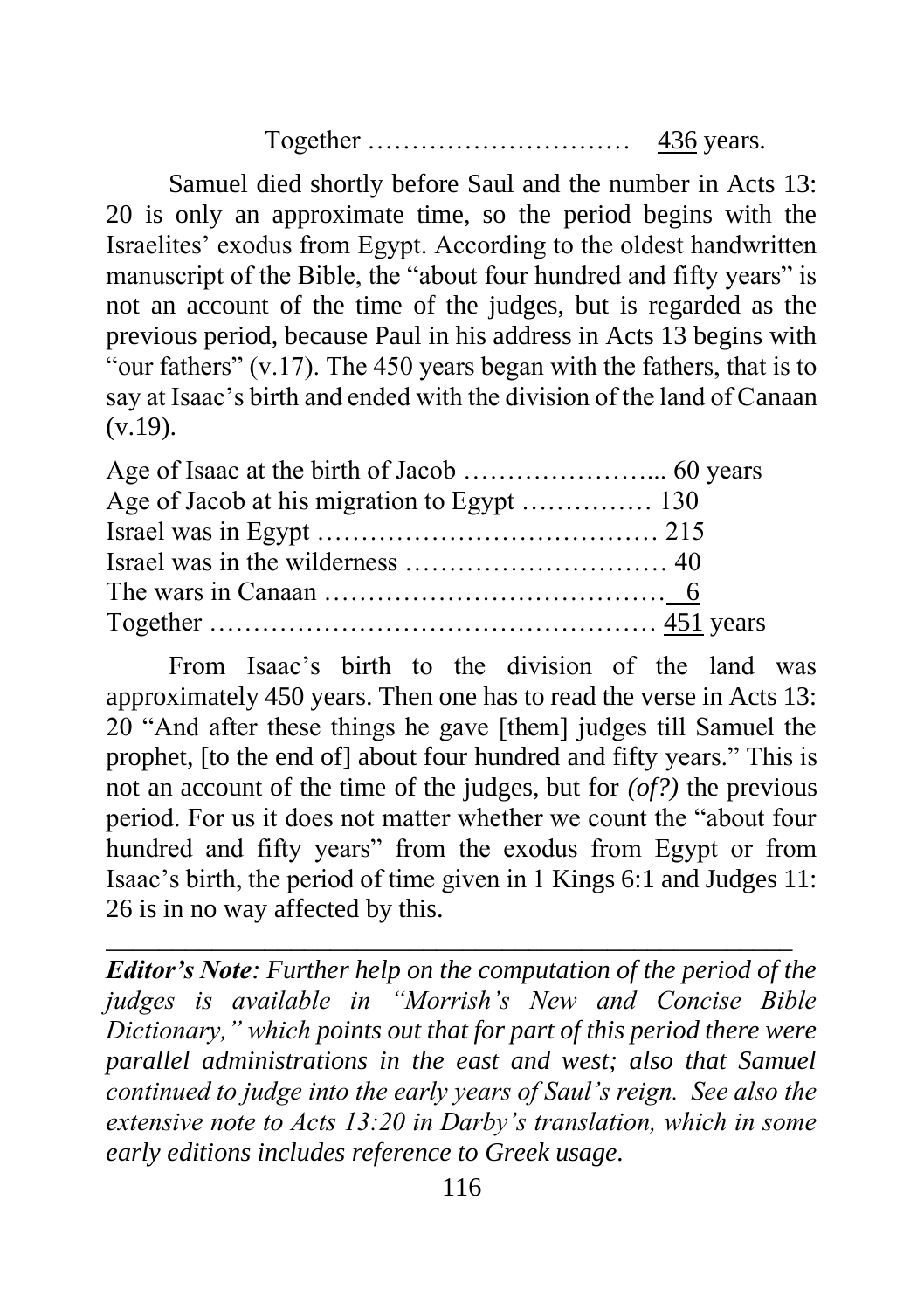Let us assume that Rahab the harlot was 15 years old when Israel entered Canaan, that would be the minimum age for her at that time. Then 75 years later at the most, when Rahab was 90, Boaz was born to her. Obed was born to Ruth and Boaz at the most when he was 100 years old; Jesse was born to Obed at the most when he was 100 years old; David was born to Jesse at the most when he was 100 years old, and David lived 70 years (2 Samuel 5: 4,5).

Israel in the wilderness ……………………………. 40 years Boaz was born after entry into the land at the most 75 years later Obed was born to Boaz at the most when he was .. 100 Jesse was born to Obed at the most when he was .. 100 David was born to Jesse at the most when he was 100 Lifetime of David ………………………………… 70 years Reign of Solomon to the beginning of the

construction of the temple ...... 3 Together………………….. 488 years

There are only 9 years out of the way from the 479 years mentioned in 1 Kings 6:1 based on the most extreme points conceivable. The period of time could not have been longer than 479 years.

#### *From the Israelites' exodus from Egypt to the beginning of the construction of the temple under Solomon was 479 years.*

The construction of the temple took  $7\frac{1}{2}$  years (1 Kings) 6:37;38).

1. Creation of Adam to end of the flood

(Genesis 5)  $1656\frac{1}{2}$  years

- 2. End of the flood to departure of Abraham from from Haran (Genesis 11) ………........ 427
- 3. Abraham's departure from Haran to Israelites' exodus from Egypt (Galatians 3:17) ………. 430
- 4. Israelites' exodus from Egypt to beginning of the construction of the temple (1 Kings 6:1) 479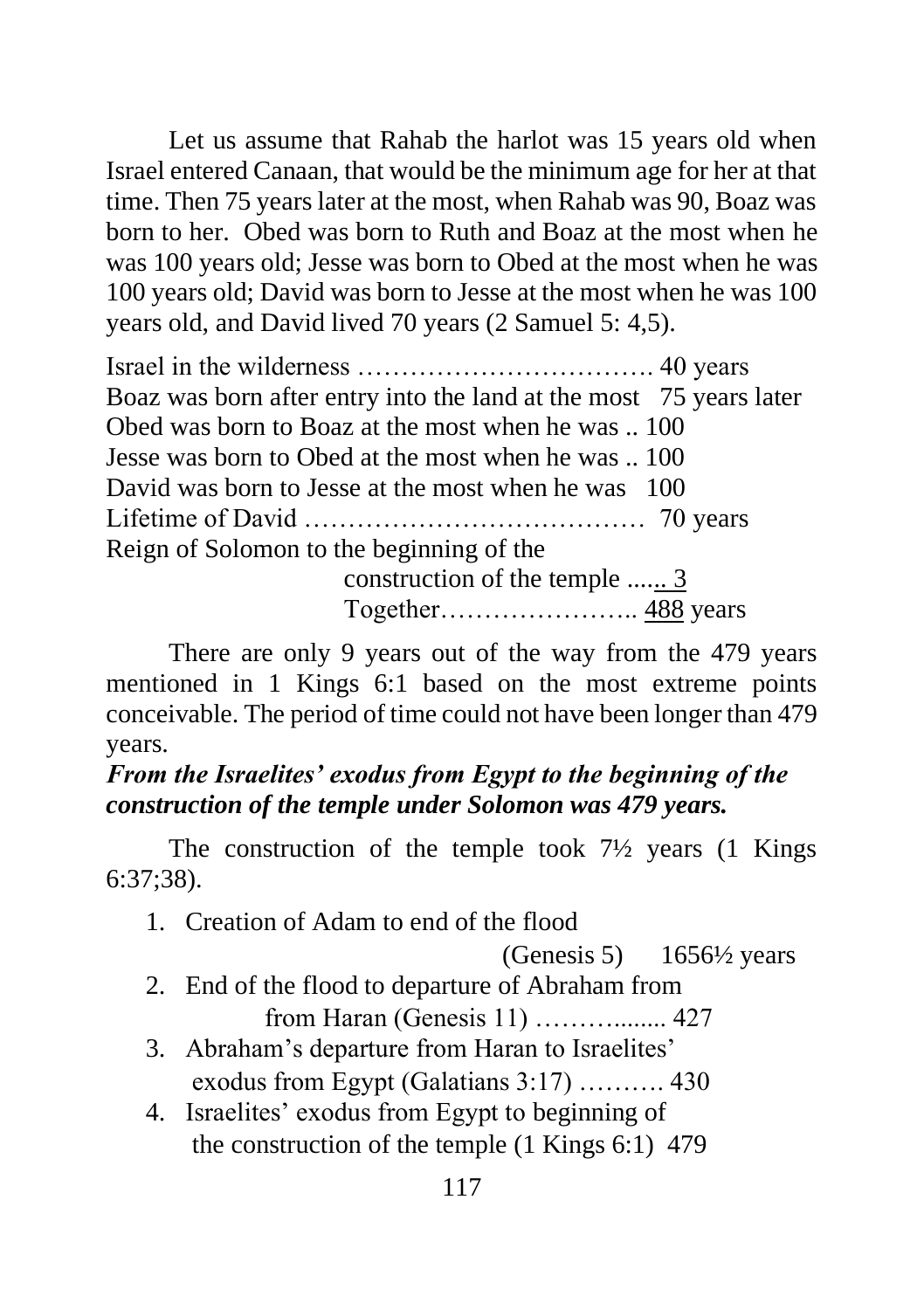5. Beginning to dedication of the temple  $(1 \text{ Kings } 6: 37,38) \dots$  7<sup>1</sup>/<sub>2</sub> From the creation of Adam to the dedication of the temple ……………… 3000 years

#### **V. FROM THE BEGINNING OF THE CONSTRUCTION OF THE TEMPLE TO JOSIAH'S PASSOVER**

Solomon reigned 40 years; from the beginning of the construction of the temple it was 37 years.

| Solomon  37 years     |                                         |
|-----------------------|-----------------------------------------|
| Rehoboam   17 years   |                                         |
| Abijam  3 years       |                                         |
|                       | $(2$ Chronicles 16:13)                  |
| Jehoshaphat  25 years |                                         |
| Jehoram  4 years      | (4 years with Jehoshaphat,              |
|                       | 8 years altogether)                     |
| Ahaziah  1 year       |                                         |
| Athaliah  6 years     |                                         |
| Jehoash  40 years     | (The reigns of these kings have been)   |
| Amaziah  29 years     | been taken from the Books of            |
| Uzziah  52 years      | Kings and Chronicles)                   |
| Jotham  16 years      |                                         |
| Ahaz  16 years        |                                         |
| Hezekiah  29 years    |                                         |
| Manasseh  55 years    |                                         |
|                       |                                         |
| Josiah  18 years      | (The time of his Passover was           |
|                       | towards the end of the 18 <sup>th</sup> |
|                       | year of his reign.)                     |
| $\frac{390}{2}$ years |                                         |
|                       |                                         |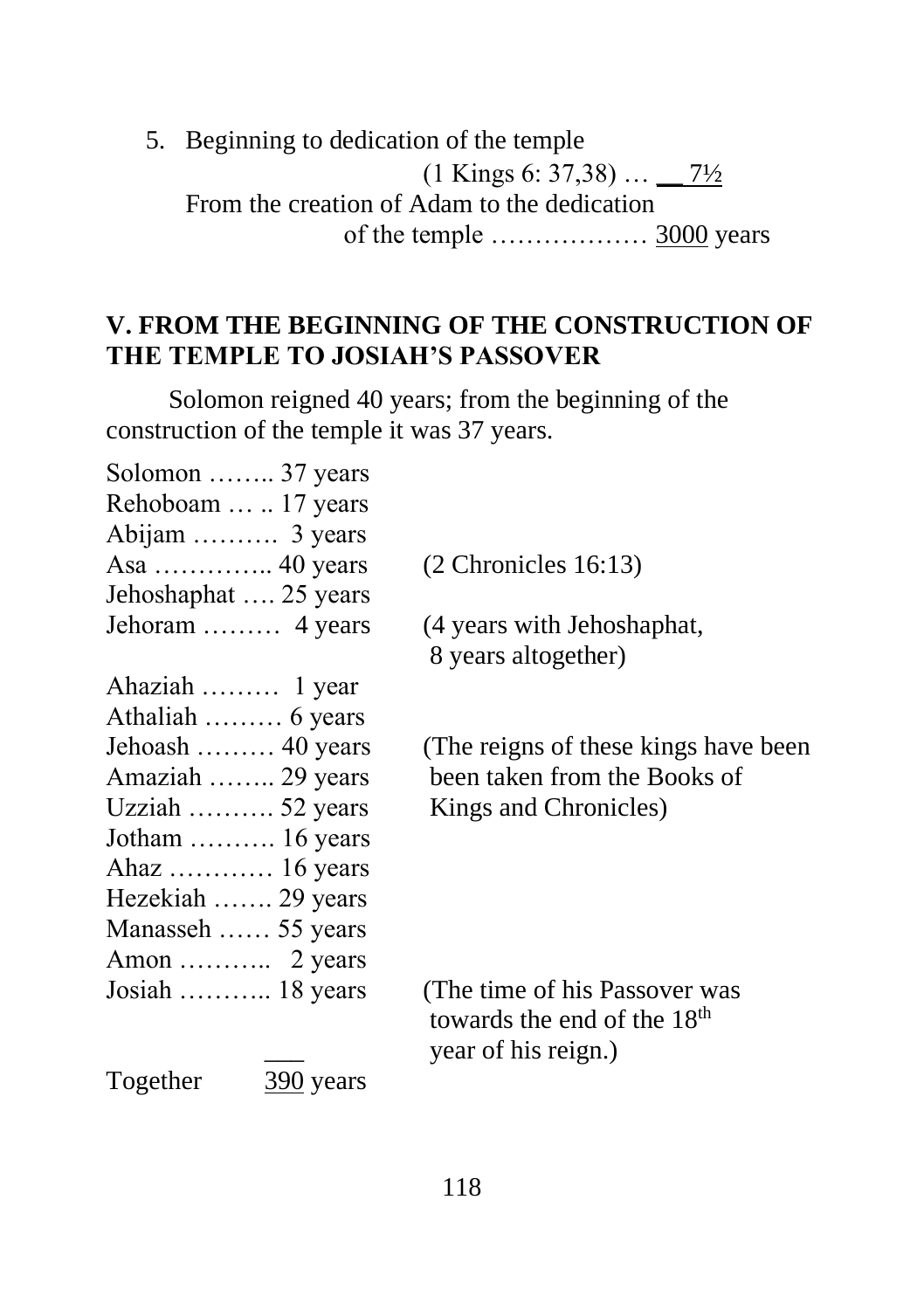Jehoram, the son of Jehoshaphat, reigned several years together with his father (2 Kings 8:16; 2 Chronicles 21:3). Joram, the son of Ahab, became king in the 18th year of King Jehoshaphat's reign (2 Kings 3:l). By that time, Jehoshaphat had reigned 17 years. Jehoram, the son of Jehoshaphat, became king in the 5th year of the reign of Joram, the son of Ahab (2 Kings 8:16); that was 4 years later. At the time of his son Jehoram's accession to the throne, Jehoshaphat had reigned 21 years  $(17 + 4)$ ; since he reigned 25 years, he reigned 4 years together with his son, Jehoram. Jehoram, the son of Jehoshaphat, reigned altogether 8 years, that is another 4 years after the death of Jehoshaphat.

#### *From the beginning of the construction of the temple to Josiah's passover was 390 years.*

Since the 30 years in Ezekiel 1: 1 count from the year in which Josiah's passover was celebrated, and in the prophet Ezekiel the temple is so prominent, so are the 390 years of Israel's iniquity in Ezekiel 4:5 reckoned from the beginning of the construction of the temple (the span of time given in 1 Kings 6:1 to the Israelites' exodus from Egypt) to Josiah's passover. It is interesting that the word of God confirms to us the 390 years on the basis of Assyrian history, when king Salmaneser IV crossed the Euphrates River in 842 B.C., defeated Hazael, king of Syria, and made Jehu, king of Israel pay tribute to him, who ruled instead of the house of Ahab. It is assumed often that the span of time should have been 40-45 years less (than 390 years) because according to biblical records king Jehu must have died around 860 B.C. However this is a mistake which was made by the translator who lacked information on the history of the kings of Israel. The king of Israel is called Jaua in the manuscript, and this does not mean Jehu but his grandson Jehoash who reigned in 842 B.C. We can see how unreliable the chronological tables are of the scholars regarding the dates of the years. The word of God is the only reliable source.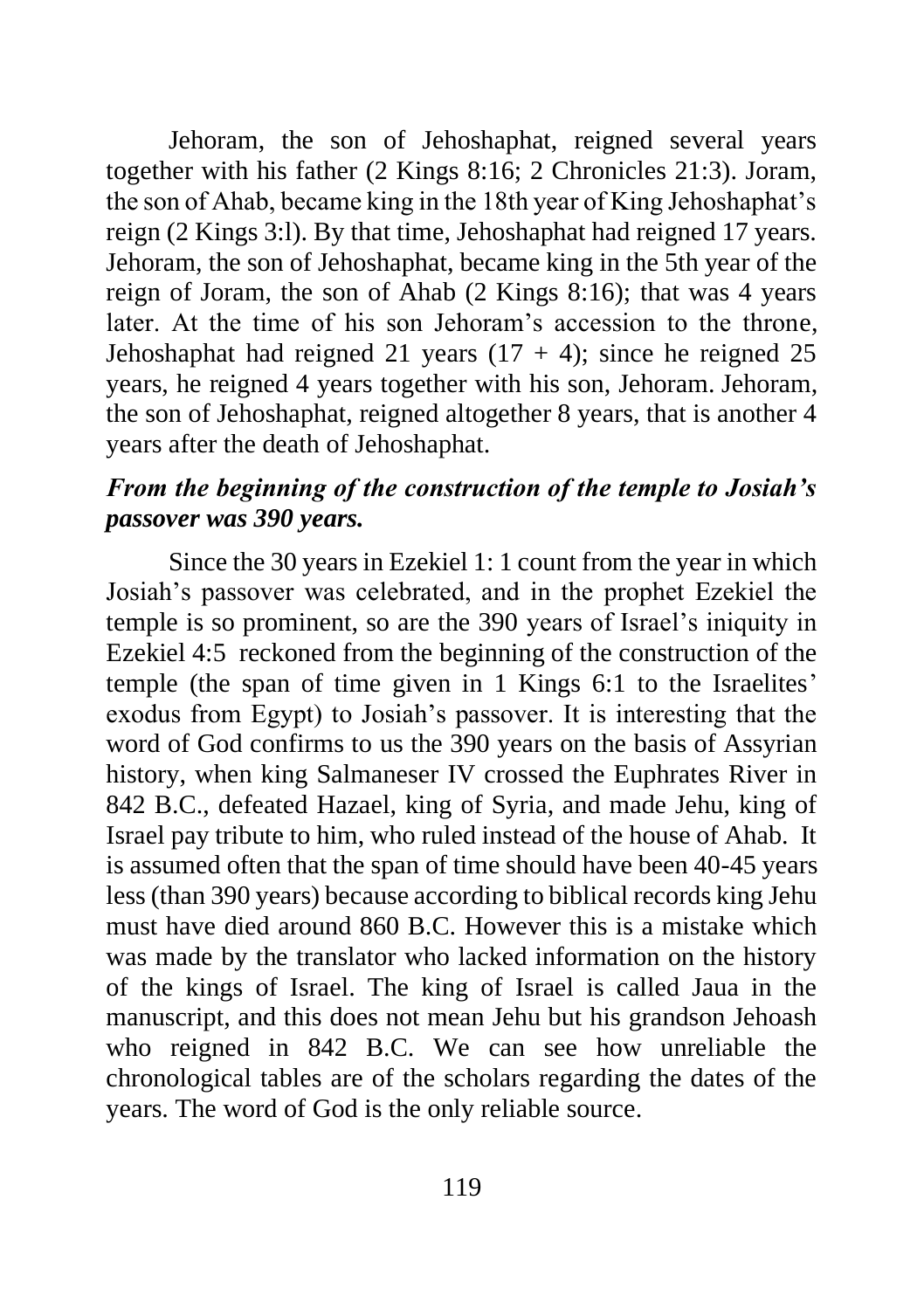## **VI. FROM JOSIAH'S PASSOVER TO THE JOURNEY OF NEHEMIAH TO JERUSALEM**

Josiah reigned 31 years; so from his Passover, which was towards the end of his 18th year of reign, to his death was 13 years. Jehoahaz followed Josiah, who reigned only 3 months, and then Jehoiakim, who reigned for 11 years instead of Josiah (2 Kings 23: 31-37). In the third year of Jehoiakim came Nebuchadnezzar and besieged Jerusalem (Daniel 1:1) and in his 4th year captured it and through it made an end of the independent kingdom of Jerusalem (Jeremiah 25:1) and the 70-year dominion of Babylon began (Jeremiah 25:11,12). This was about  $3\frac{1}{2}$  years after Josiah's death and  $16\frac{1}{2}$  years  $(13 + 3\frac{1}{2})$  after Josiah's passover.

## *From Josiah's passover to the beginning of Babylonian dominion was 16½ years.*

The independent kingdom of Israel:

| Reign of Solomon to the construction of the temple |  |
|----------------------------------------------------|--|
| From the construction of the temple to Josiah's    |  |
| passover  390                                      |  |
| From Josiah's passover to the beginning of         |  |
| Babylonian dominion  16½                           |  |
|                                                    |  |

The 70-year Babylonian dominion continued from the  $4<sup>th</sup>$  year of Jehoiakim to the  $1<sup>st</sup>$  year of Cyrus, king of Persia (Jeremiah 29:10; Ezra 1:1-3), who allowed the Jews to return to their land and to rebuild the temple.

There are 4 captivities to Babylon:

*The 1st Captivity* was in the 4th year of Jehoiakim and in the 1st year of Nebuchadnezzar (Daniel 1; Jeremiah 25:1).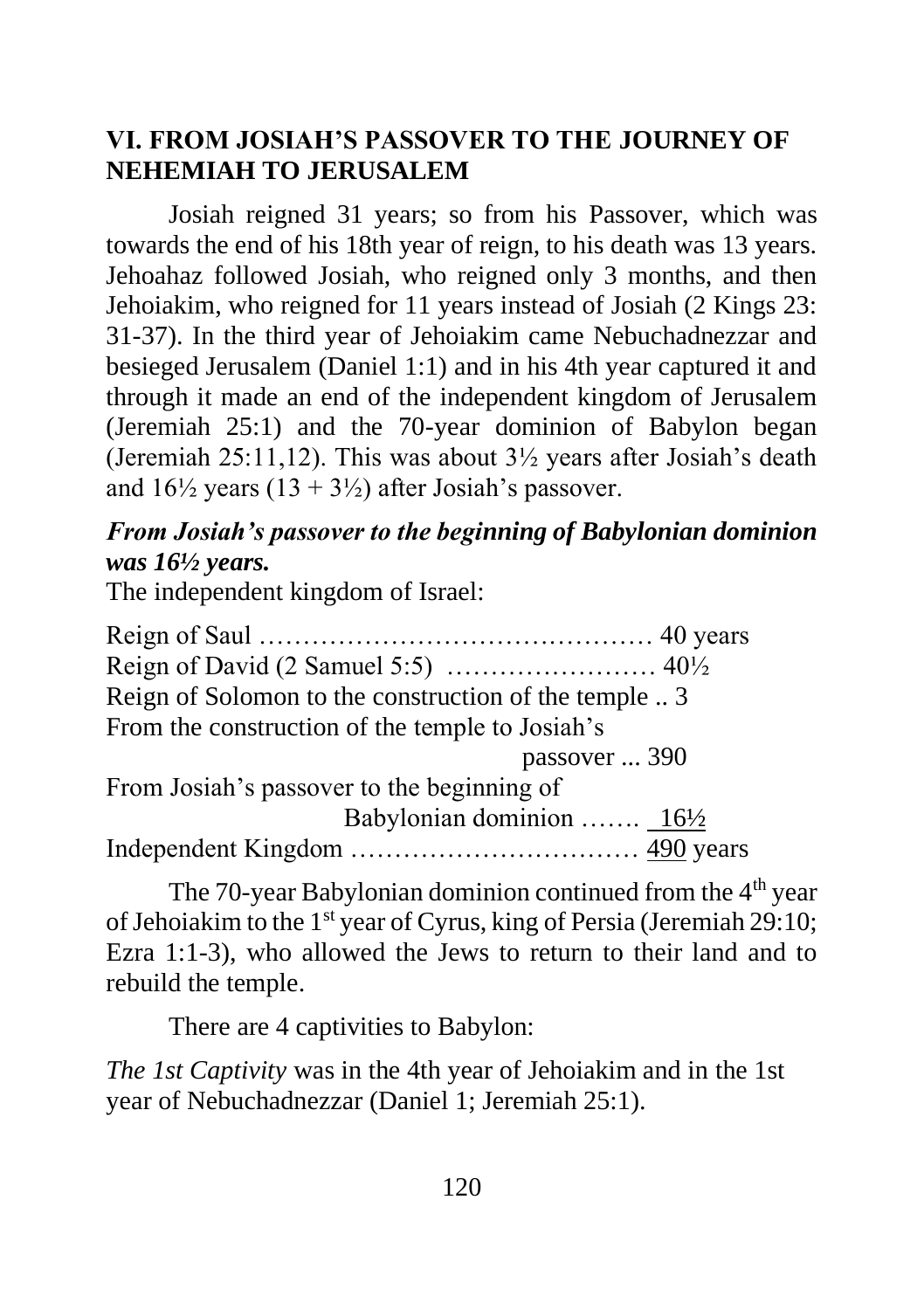*The 2nd Captivity* was in the  $8<sup>th</sup>$  (or  $7<sup>th</sup>$ ) year of Nebuchadnezzar. *The 3rd Captivity* was in the 19<sup>th</sup> (or 18<sup>th</sup>) year of Nebuchadnezzar. *The 4th Captivity was in the 24<sup>th</sup>* (or 23<sup>rd</sup>) year of Nebuchadnezzar.

In the 4th year of Jehoiakim, Nebuchadnezzar conquered Jerusalem for the first time, and from this year the 70 years are reckoned in Jeremiah 25:1,10,11, and in most references, the years of the reign of Nebuchadnezzar. After the first conquest of Jerusalem, Nebuchadnezzar reigned together with his father for another year. That explains why it is stated in Jeremiah 52: 12 that Jerusalem was destroyed in his 19th year, while in Jeremiah 52:29 it mentions that Jerusalem was destroyed in his 18th year. The 19th year counts from the first conquest of Jerusalem, while the 18th year dates from his accession to the throne as an absolute monarch. The same applies to the 2nd captivity, the main captivity to Babylon, which in one place was in the 7th year of Nebuchadnezzar (Jeremiah 52:28), and then in his 8th year (2 Kings 24:12). The 2nd captivity is the captivity of Jehoiachin, the son of Jehoiakim, whom the prophet Ezekiel mentions so frequently; it was the main captivity to Babylon. Since Jehoiakim reigned 11 years, therefore he reigned approximately 7½ years after the first conquest of Jerusalem, and Jehoiachin, his son, reigned only 3 months and 10 days until the second captivity to Babylon. Between the first and second captivity is about 7½ years.

#### *From the first conquest of Jerusalem by Nebuchadnezzar to the second captivity to Babylon was 7½ years.*

Then king Zedekiah reigned in Jerusalem. In the 9th year of Zedekiah Nebuchadnezzar besieged Jerusalem and in the 11th year of Zedekiah, in the 5th month, Jerusalem was conquered and destroyed (Jeremiah 39:1,2). This was 10½ years after the main captivity, which was the captivity of Jehoiachin.

*From the second captivity, which was the captivity of Jehoiachin, to the third captivity, which was the destruction of Jerusalem, was 10½ years.*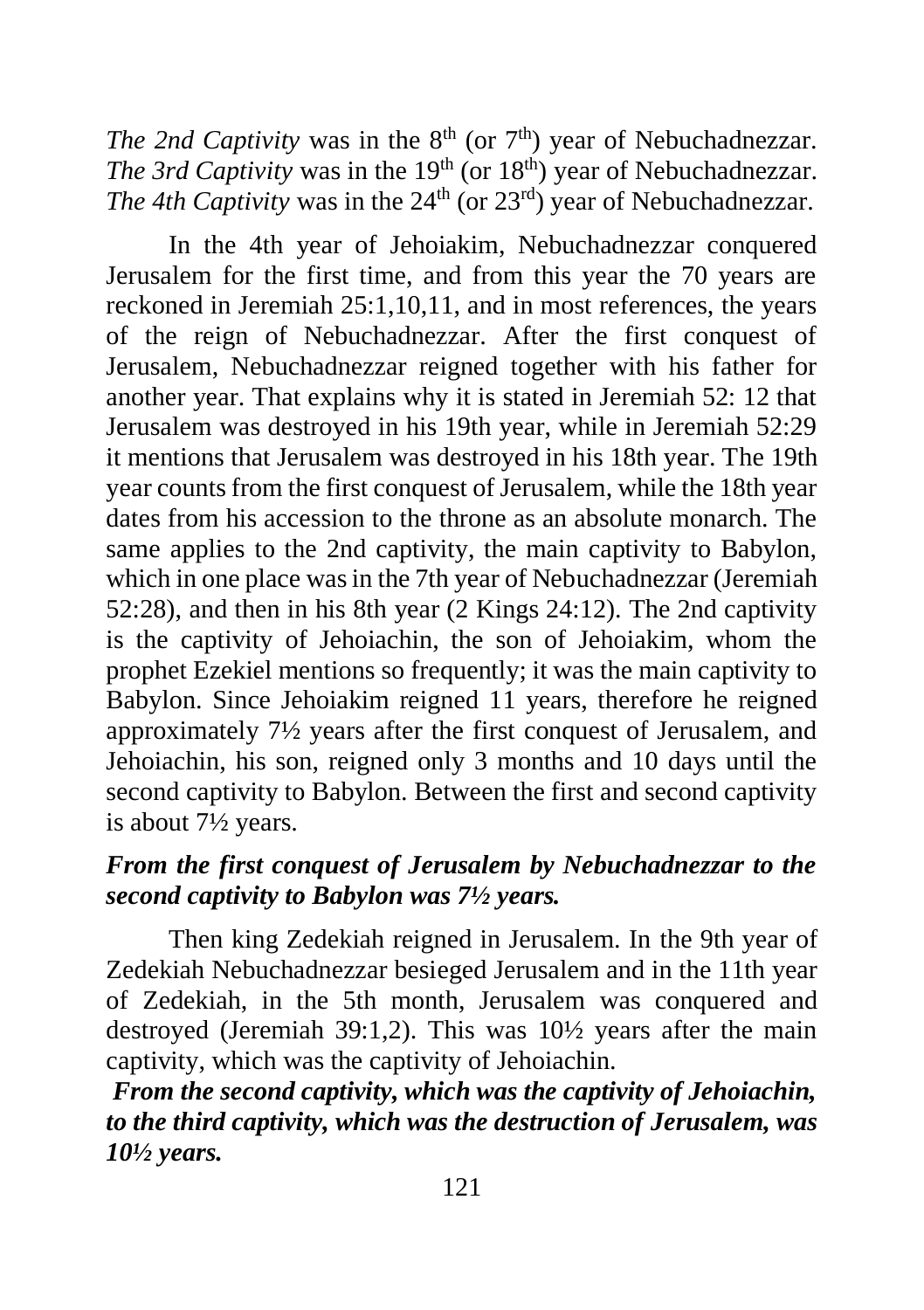The 4th and last captivity was in the 23rd year of Nebuchadnezzar (Jeremiah 52:30) which was in connection with his move to Tyre, which was 5½ years after the destruction of Jerusalem.

## *From the destruction of Jerusalem to the last captivity was 5½ years.*

Josiah's passover to first conquest of Jerusalem …… 16½ years First conquest of Jerusalem to main captivity …………... 7<sup>1</sup>/<sub>2</sub> Main captivity to destruction of Jerusalem ……………. 10½ From Josiah's passover to the destruction of Jerusalem ..34½ years

If we add these  $34\frac{1}{2}$  years to the  $5\frac{1}{2}$  years which elapsed before the last captivity (Jeremiah 52:30), we get 40 years. *From Josiah's passover to the last captivity to Babylon, was 40 years.*

The 40 years of Judah's iniquity in Ezekiel 4:6, should be added to the 390 years of the iniquity of Israel in Ezekiel 4:5. The 390 years are reckoned from the beginning of the construction of the temple to Josiah's Passover and the additional 40 years from Josiah's passover to the last captivity to Babylon.

In Zechariah 7:1-5 the reconstruction of the temple had started but was not finished. The temple was rebuilt in the 6th year of king Darius (Ezra 6:15). But in Zechariah 7:l-5 it was the 4th year of Darius and 70 years had elapsed since the destruction of Jerusalem.

## *From the destruction of Jerusalem to the 4th year of Darius was 70 years.*

Ezra moved to Jerusalem during the 7th year of king Artaxerxes (Ezra 7:7-9); he was a ready scribe of the law and set his departure for Jerusalem during the 7th year of Artaxerxes. He came to Jerusalem in the 5th month with a substantial number of captives. Some think that Artaxerxes (Artaxerxes I Longimanus) reigned several years together with his father Ahasuerus (Xerxes – husband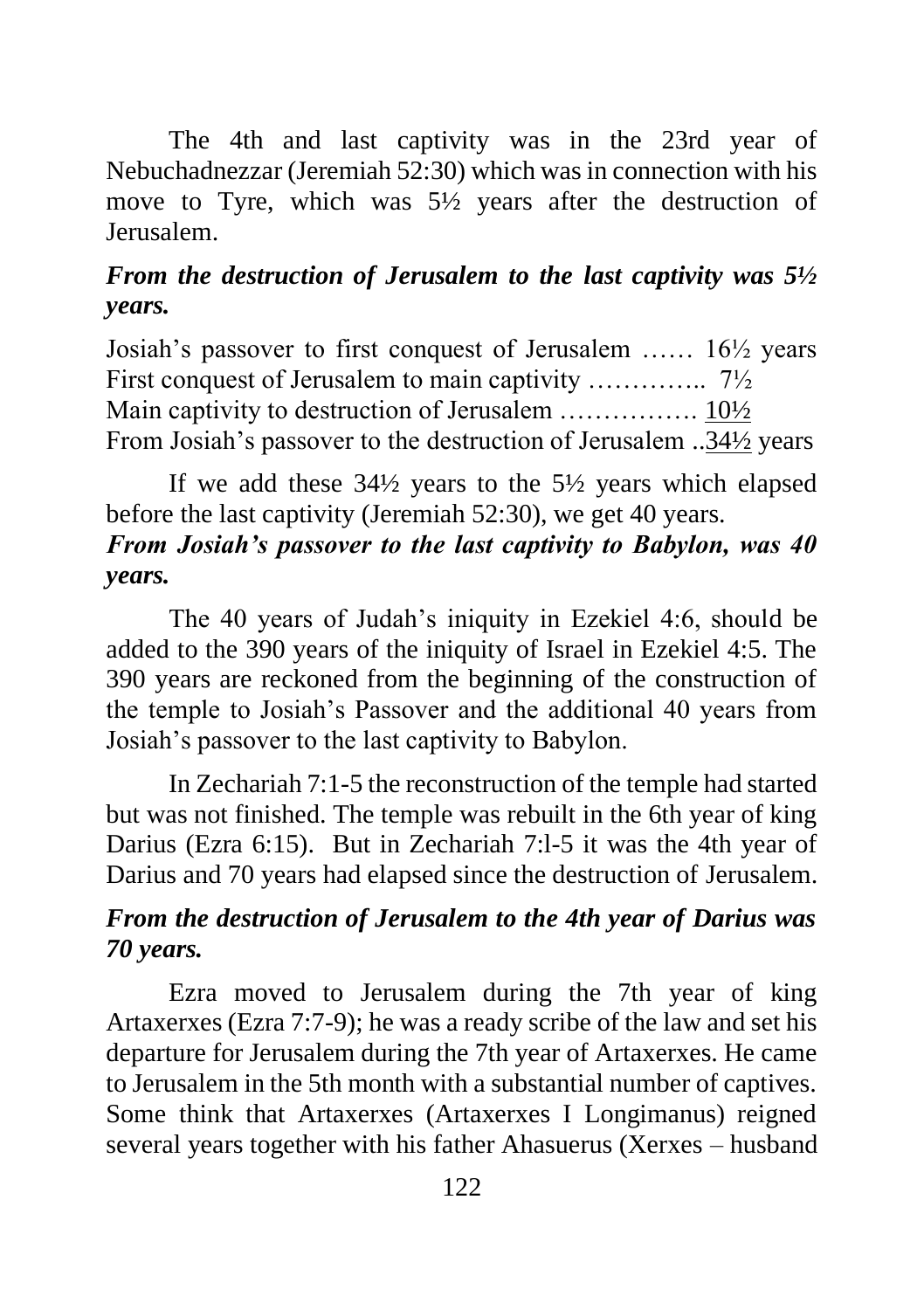of Esther); concerning the span of time we are dependent upon the word of God. The book of Ezra is connected directly with the 2nd book of Chronicles (Ezra 1:1-3; 2 Chronicles 36:22,23), and at the end of the 2nd book of Chronicles there are hints of the forfeited sabbatical years (2 Chronicles 36:21) which God had commanded for the land of Canaan in Leviticus 26, which *(commandment)* was not kept by Israel. Therefore God gave these forfeited sabbatical years to the land. The 70-year Babylonian dominion continued from the first conquest of Jerusalem to the first year of Cyrus; and from the destruction of Jerusalem to Zechariah 7:1-5 was the 70-year desolation of the land. During the 490 years of the kingly period the sabbatical years ceased to be observed, causing the land to remain desolate for 70 years, which was from the destruction of Jerusalem to the 4th year of Darius. Another 50 years had to follow for the 350 years of rule by judges. Ezra waited until the expiration of these 50 years and then moved to Jerusalem.

## *From the 4th year of Darius until the arrival of Ezra in Jerusalem was 50 years.*

Nehemiah heard about the ruins of Jerusalem in the 20th year in the 9<sup>th</sup> month of Artaxerxes (Nehemiah 1), and he was sent to Jerusalem with the commission to rebuild the city in the first month (Nisan), in the 20th year of Artaxerxes (Nehemiah 2). That was 13½ years after the arrival of Ezra in Jerusalem.

#### *From Ezra's arrival in Jerusalem to the sending of Nehemiah to Jerusalem was 13½ years.*

Josiah's passover to destruction of Jerusalem …………. 34½ years Destruction of Jerusalem to 4th year of Darius

(for the forfeited sabbatical years during

the 490 years of the kingly period) ……………. 70 4th year of Darius to Ezra's arrival in Jerusalem

(for the forfeited sabbatical years

the 350 years of rule by judges) ……………….. 50 Arrival of Ezra in Jerusalem to sending of Nehemiah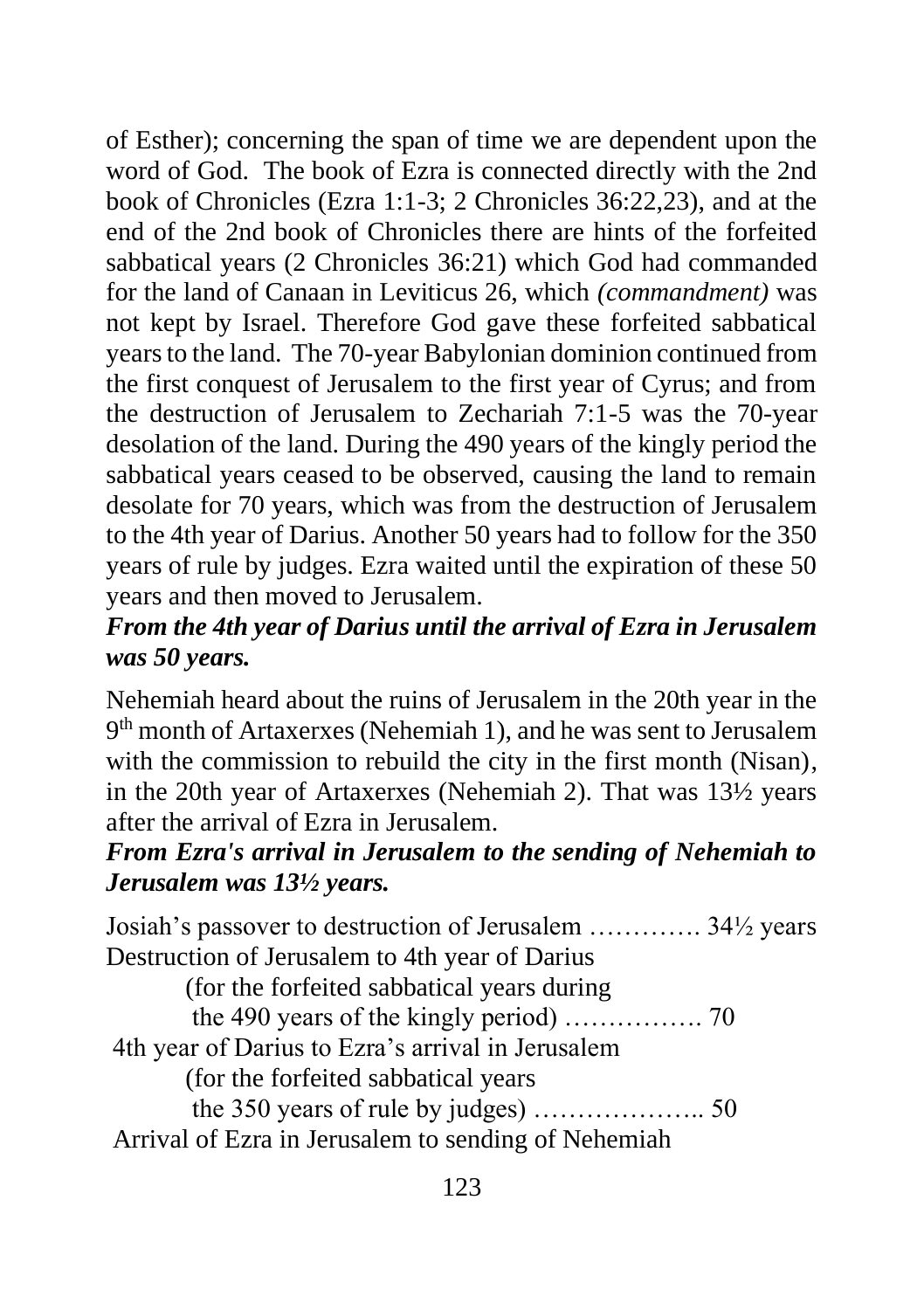| Josiah's passover to the sending of Nehemiah |  |
|----------------------------------------------|--|
|                                              |  |

*From Josiah's passover to the sending of Nehemiah to Jerusalem was 168 years.* 

#### **VII. FROM THE SENDING OF NEHEMIAH TO JERUSALEM TO THE BIRTH OF CHRIST**

Upon Daniel's confession of his sins and his supplication for his people and for his city in Daniel 9, he received a vision as to the 70 weeks of years. Daniel had read by Jeremiah that God had decreed that Jerusalem should remain a desolation for 70 years. Gabriel instructed Daniel about it, that God had determined another 70 weeks, therefore 70 x 7, years for Daniel's people and for his city. Then the kingdom of the Messiah would come. The 70 weeks of years (490) are divided into three parts, that is to say 7 weeks (49 years), 62 weeks (434 years) and 1 week (7 years). The 70 weeks of years were to start when the word was proclaimed to rebuild Jerusalem. That was at the time when Nehemiah was sent to Jerusalem. In the first 7 weeks (49 years), Jerusalem was to be rebuilt in troublous times. Then there should be 62 weeks, therefore 434 years, to the Messiah, the Prince. After the 62 weeks the Messiah would be cut off (from His Messiah's glory), which was a prophecy of the death of Christ on the cross. The seventieth week of years will be completely towards the end, and during this week there will be a covenant with *(between)* Israel and the people who destroyed the sanctuary; these people are the Romans who destroyed Jerusalem in the 70th year. In the middle of the 70th week, the coming prince will cause the Jewish sacrifices to cease and will set the abomination of desolation in the temple. On this account, God will bring in a desolater over Jerusalem until the Lord comes, and through the establishment of His kingdom make an end of all that is down here. The Lord speaks about the days of the great tribulation at the end in Matthew 24:15,21,22. The  $70<sup>th</sup>$  week is still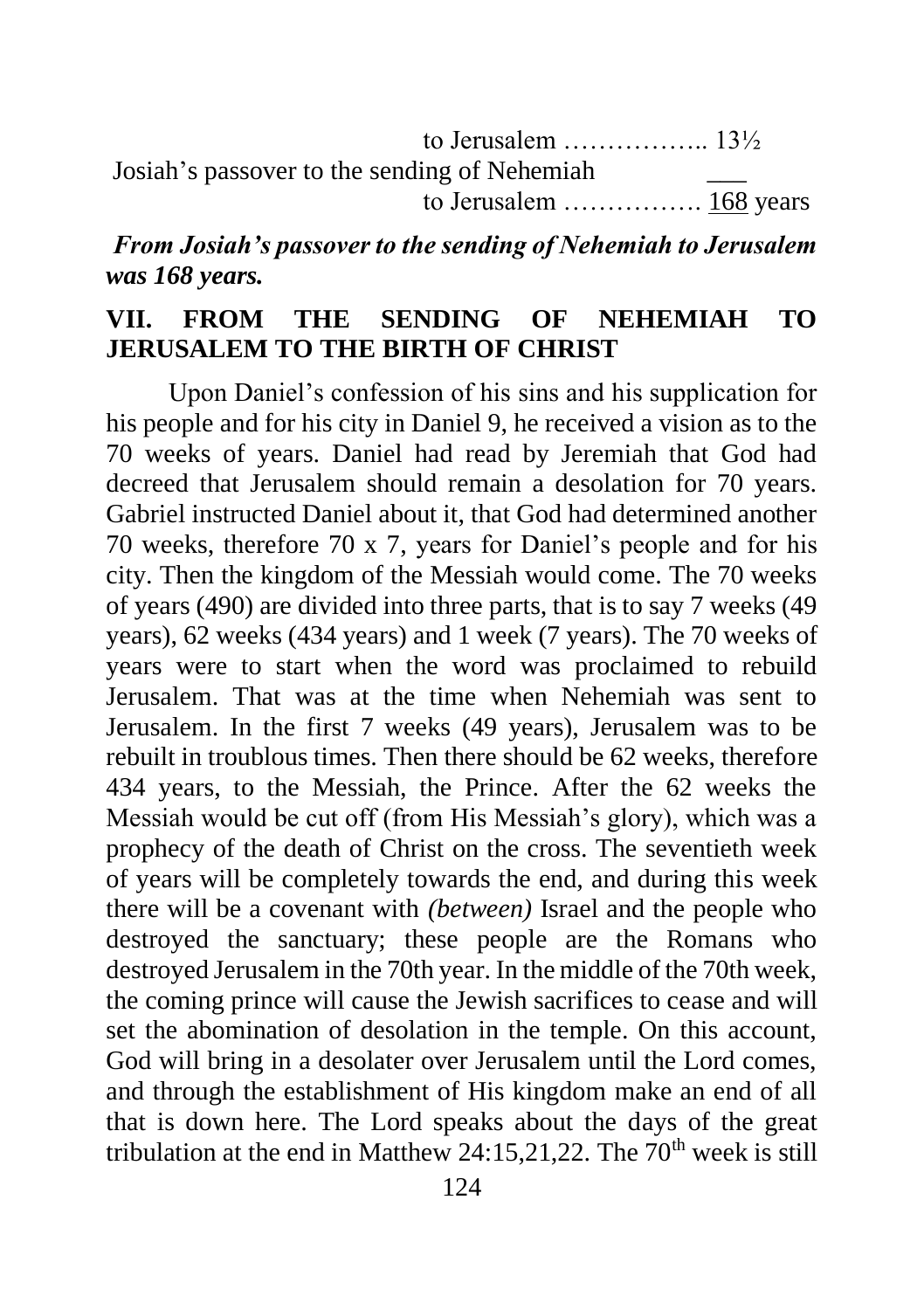future, while at the death of Christ on the cross, 69 weeks had elapsed. The removal of the Church, which belongs to heaven, lies between the 69th and 70th weeks of years, and the 70th week of years lies between the rapture and the establishment of the thousand year reign of Christ; the events which will take place are in Revelation 6-19. The decree to rebuild the *city* of Jerusalem, did *not* proceed when Cyrus in Ezra 1 allowed the Jews to rebuild the *House of Jehovah.* The decree to rebuild Jerusalem did *not* proceed when Ezra moved to Jerusalem in the 7th year of Artaxerxes under the authority of this king to reorganize the worship of God in the temple, according to the law of God (Ezra 7). The decree to rebuild Jerusalem was issued in the month of Nisan towards the end of the 20<sup>th</sup> year of Artaxerxes; when Nehemiah was sent to Jerusalem, in order to rebuild the *city* (Nehemiah 2:5). It is from this period that the 69 weeks of years start (483 years) and end at the death of Christ.

#### *From the sending of Nehemiah to Jerusalem to the death of Christ was 483 years.*

Since the ministry of our Lord continued for about 3½ years from His baptism to His death on the cross (Luke 13:6-9) and since the Lord was almost 30 years old at His baptism (Luke 3:23), He was 33½ years at His death.

We must deduct these  $33\frac{1}{2}$  years from the 483 years to arrive at the date of His birth; that was 449½ years.

#### *From the sending of Nehemiah to Jerusalem to the birth of Christ was 449½ years.*

125 1. Creation of Adam to end of the flood (Genesis 5) ….. 1656½ years 2. End of the flood to Abraham's departure from Haran (Genesis 11) …..… 427 3. Abraham's departure from Haran to Israelites' exodus from Egypt (Galatians 3:17; Exodus 12:40) ……………. 430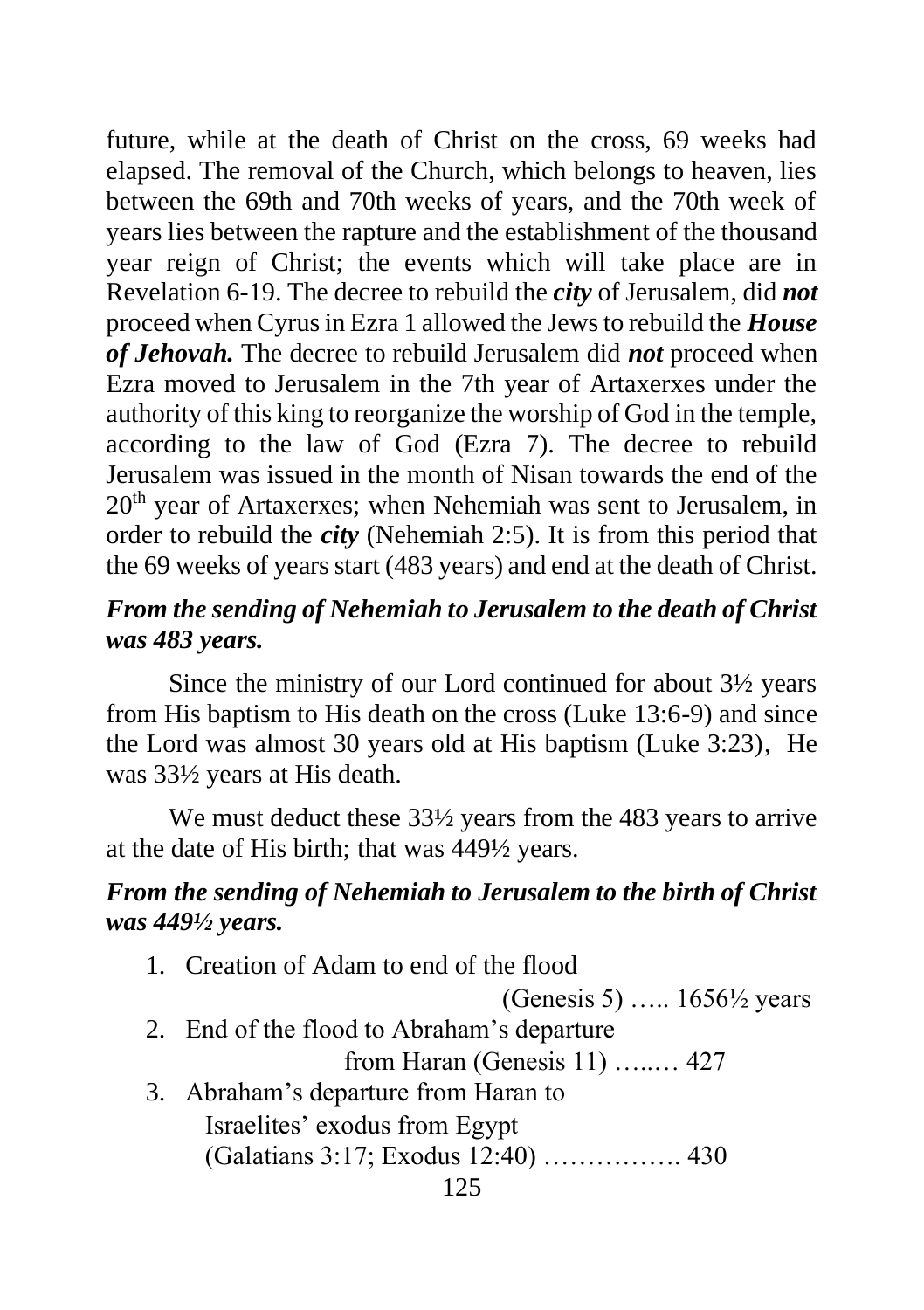- 4. Israelites' exodus from Egypt to beginning of the construction of the temple (1 Kings 6:1) 479
- 5. Beginning of the construction of the temple to Josiah's Passover (Ezekiel 4:5) ……….... 390
- 6. Josiah's Passover to sending of Nehemiah
	- to Jerusalem ………..... 168
- 7. Sending of Nehemiah to Jerusalem to birth

```
of Christ (Daniel 9)…... 449½
```
From the creation of Adam to the birth of Christ

exactly … 4,000 years.

To come out with such an even number indicates that the whole calculation must agree exactly (compare Galatians 4:4).

## **VIII. THE ARRANGEMENT OF BIBLICAL CHRONOLOGY INTO WORLD HISTORY**

After the death of Christ, we do not find any more chronological dates in the Bible apart from the  $70<sup>th</sup>$  week of years in Daniel which is towards the end. The Lord speaks about these last days of tribulation: "But of that day or of that hour no one knows, neither the angels who are in heaven, nor the Son, but the Father" (Mark 13:32). It would be useless to continue to reckon from the death of Christ as to how near the end is. We can arrange only in proper order the chronological dates of the Bible into world history to determine how many years have elapsed since the birth of Christ or the creation of Adam.

World history has not been able to establish the year of the birth of Christ. Some historians have fixed the death of king Herod 4 years before the birth of Christ (others in January 3 years before the birth of Christ), but it states in Matthew 2:l that *Jesus was born in the days of Herod.* Hence it follows that the christian era is not derived from the birth of Christ but from a somewhat later period. Instead of *before* and *after* the birth of Christ it is more accurate to say, *before* and *after* our Christian era. The birth of Christ took place several years *before* the beginning of the christian era.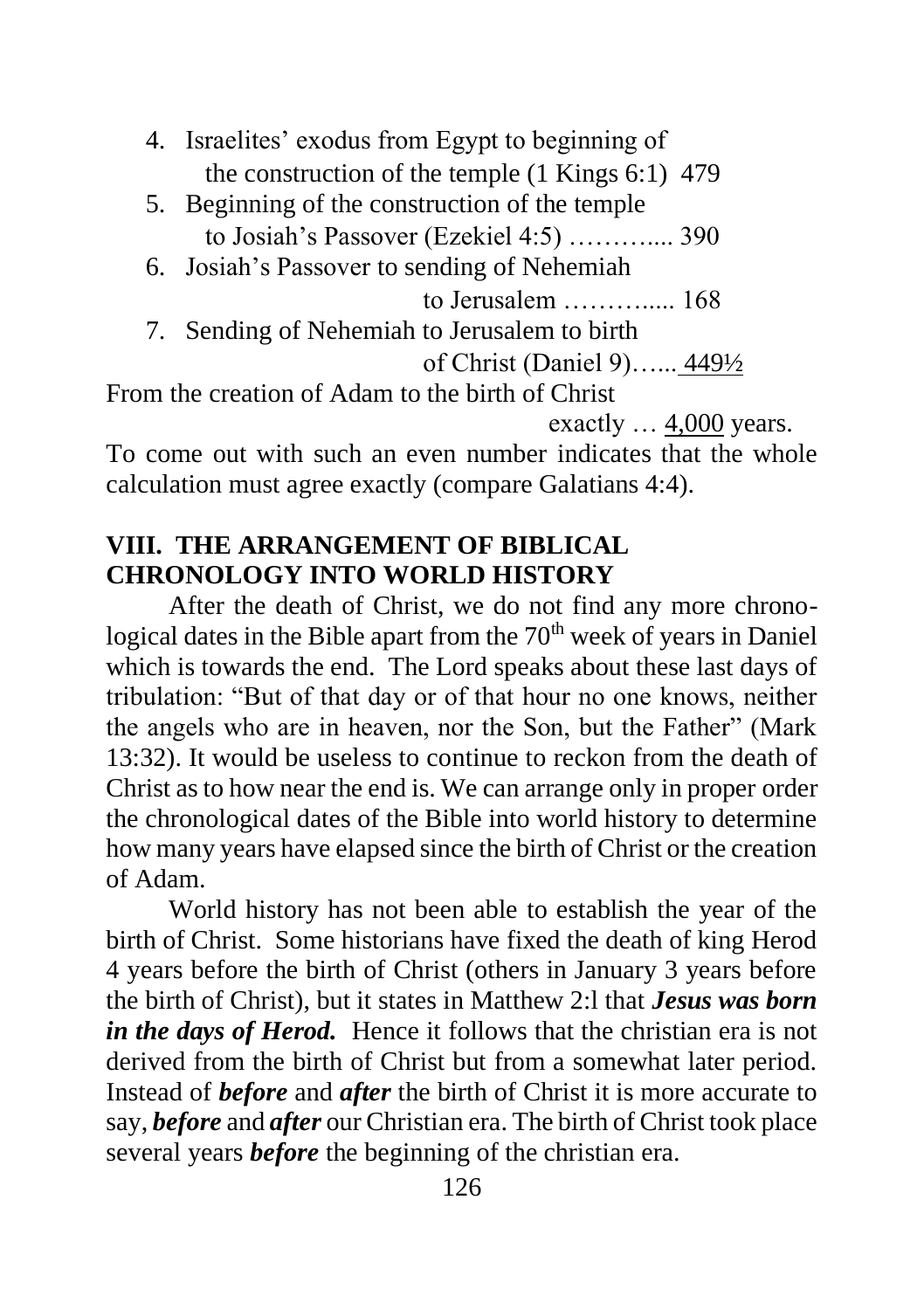Since we have utilised the 4th year of the Persian King Darius, the Great, (Darius Hystaspes) in Zechariah 7:1-5 (under the number VI of this outline) it is best to use this king as the starting-point in world history. His accession to the throne has been fixed on the year 521 before the beginning of our chronology by all historians. Haggai and Zechariah prophesied in the 2nd year of Darius, that was 520, and in Zechariah 7:1-5 it was in the 4th year of Darius; that was *518 before the beginning of our chronology.* The destruction of Jerusalem was 70 years before (Zechariah 7:5); therefore 588, and Ezra moved 50 years later, in the 5th month, therefore 468. Nehemiah moved 13½ years later to Jerusalem, that was in the month of Nisan (March) 454 before the beginning of our christian era.

The sending of Nehemiah took place in the month of March 454 towards the end of the 20th year of the reign of Artaxerxes (compare Nehemiah 1 with Nehemiah 2), thus Artaxerxes, called Artaxerxes I Longimanus, began to reign 474, and since his father Xerxes, or Ahasuerus, died in 465, so both kings reigned together from 474-465, which is confirmed also by decipherable hieroglyphics.

The 69 weeks of years in Daniel 9 begin in the month of Nisan 454 and end in the month of Nisan 29 *after* the beginning of our christian era  $(454 + 29 = 483 = 69 \times 7)$ . The death and resurrection of Christ therefore was in the Spring of 29. His baptism was 3½ years before, therefore in the Fall of 25, and His birth 30 years before, therefore in the Fall of the year 5 *before* our chronology. From the Fall of the year 5 to the beginning of our chronology is  $4\frac{1}{4}$ years.

#### *The birth of Christ was in the Fall of the year 5, therefore 4¼ years before the beginning of our chronology.*

In the Fall of 1995 are 2000 years since the birth of Christ and 6000 years *(will)* have elapsed since the creation of Adam.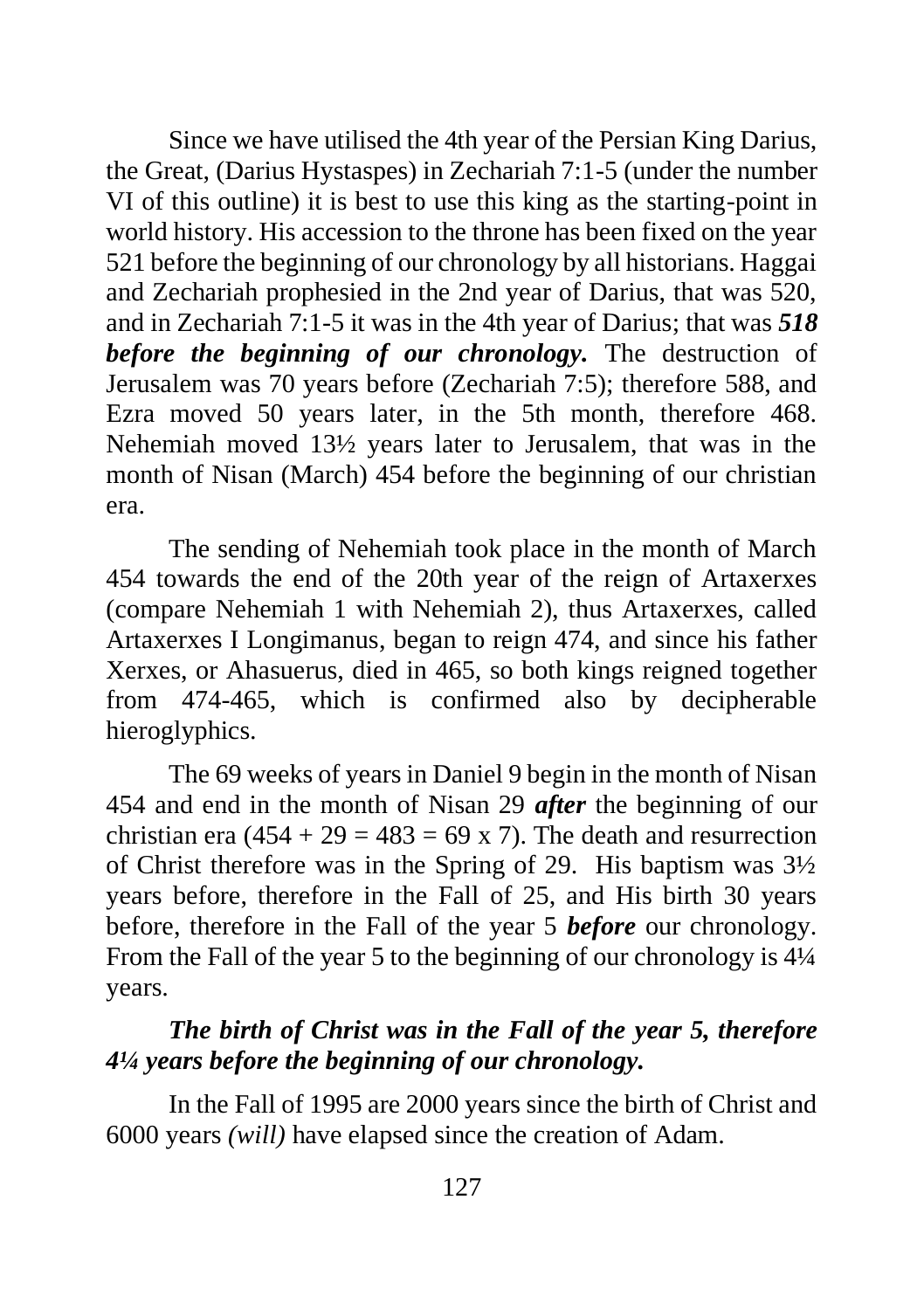## **Beginning of our Christian Era**

| <b>After</b>                                 | <b>Before</b>   |
|----------------------------------------------|-----------------|
| Christ's death and                           |                 |
| Resurrection  Spring 29                      |                 |
| $3\frac{1}{2}$ years                         |                 |
| Christ's Baptism and                         |                 |
| Public Appearance  Fall 25                   |                 |
| 30 years                                     |                 |
| Birth of Christ                              | Fall 5          |
| $449\frac{1}{2}$ years                       |                 |
| Sending of Nehemiah to                       |                 |
| Jerusalem                                    | Spring 454      |
| 13½ years                                    |                 |
| Ezra's Arrival in Jerusalem                  | <b>Fall 468</b> |
| 50 years                                     |                 |
| The 4 <sup>th</sup> year of Darius (Zech. 7) | <b>Fall 518</b> |
| 70 years                                     |                 |
| Destruction of Jerusalem                     | <b>Fall 588</b> |
| $10\frac{1}{2}$ years                        |                 |
| Main Captivity (of Jehoiachin)               | Spring 598      |
| $7\frac{1}{2}$ years                         |                 |
| First Conquest of Jerusalem                  |                 |
| By Nebuchadnezzar                            | <b>Fall 606</b> |
| $16\frac{1}{2}$ years                        |                 |
| Josiah's Passover                            | Spring 622      |
| 390 years                                    |                 |
| Beginning of Solomon's                       |                 |
| <b>Temple Construction</b>                   | Spring 1012     |
| 479 years                                    |                 |
| Israelites' exodus from Egypt<br>430 years   | Spring 1491     |
| Abraham's Departure from                     |                 |
| Haran                                        | Spring 1921     |
| 427 years                                    |                 |
| End of the Flood                             | Spring 2348     |
| $1656\frac{1}{2}$ years                      |                 |
| Creation of Adam                             | Fall 4005       |
|                                              |                 |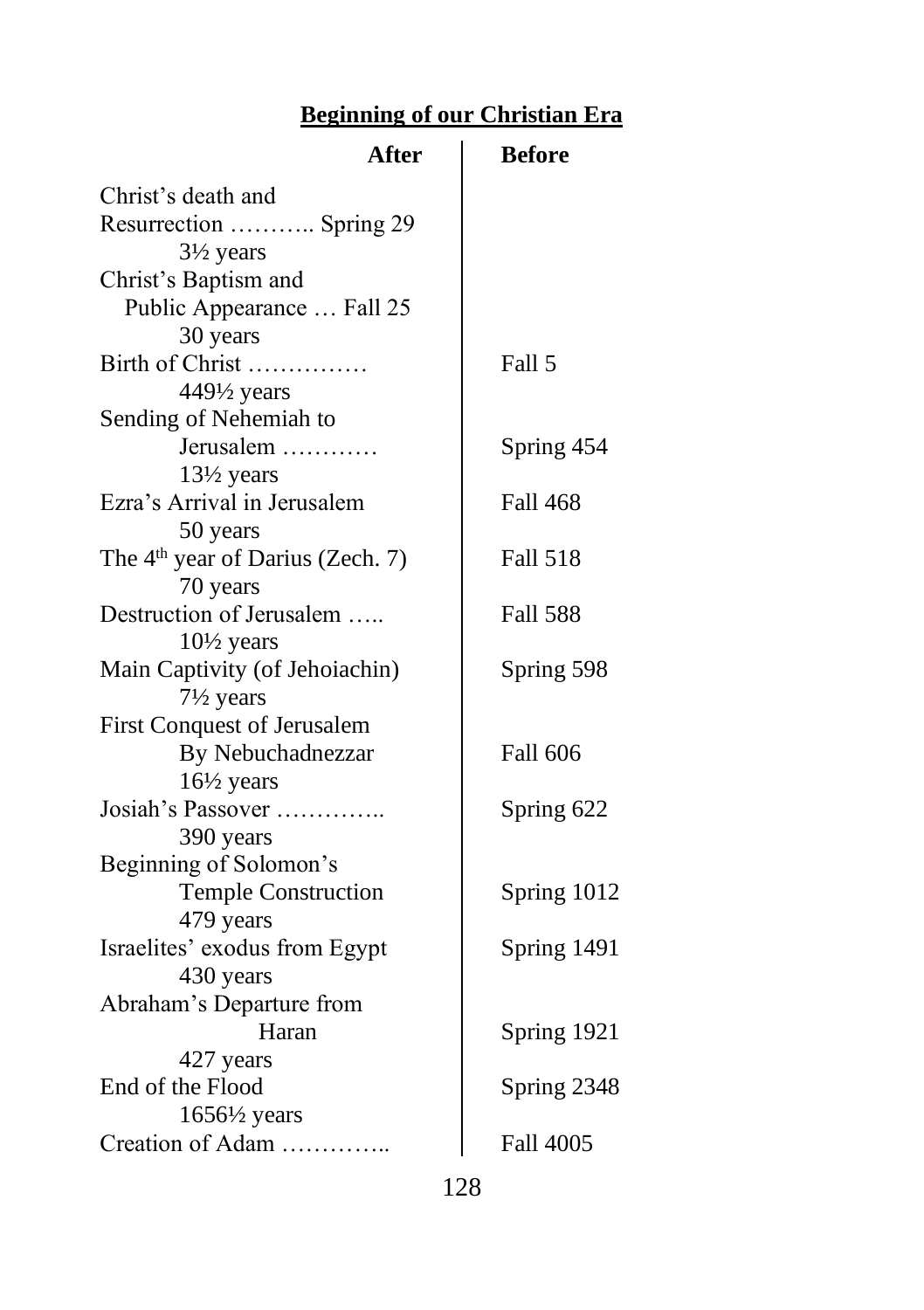| Creation of Adam<br>to Birth of Christ               | $-4005$<br>5    | 4000 years   |
|------------------------------------------------------|-----------------|--------------|
| Abraham's Departure from Haran<br>to Death of Christ | $-1921$<br>+ 29 | 1950 years   |
| Israelites' Exodus from Egypt<br>To death of Christ  | $-1491$<br>+ 29 | 1520 years   |
| Israelites' Entry into Canaan<br>To death of Christ  | $-1451$<br>+ 29 | 1480 years   |
| Solomon's Temple Dedication<br>To Birth of Christ    | $-1005$<br>5    | 1000 years   |
| Shishak's Temple Plundering<br>To death of Christ    | - 971<br>+ 29   | $1000$ years |
| Destruction of Samaria<br>To Death of Christ         | - 721<br>+ 29   | 750 years    |

*By Alfred Wellershaus of Endbach, Germany (1897-1968).*

*Editor's Notes. (1) I have checked some, but not all, of the details in the above chronology, which appears to be correct in its overall conclusions but is submitted to the readers' examination. (2) I apprehend that the author's use of the expression "Beginning of the Christian Era" was to distinguish the actual year of the birth of the Lord Jesus Christ from our traditional dating, which is the basis of the B.C. (Before Christ) and A.D. (Anno Domini – in the year of our Lord) dating. Please do not confuse this with the current use of B.C.E. (Before the Common Era), which, alas, is apparently intended to exclude reference to the Lord Jesus Christ from our dating method.*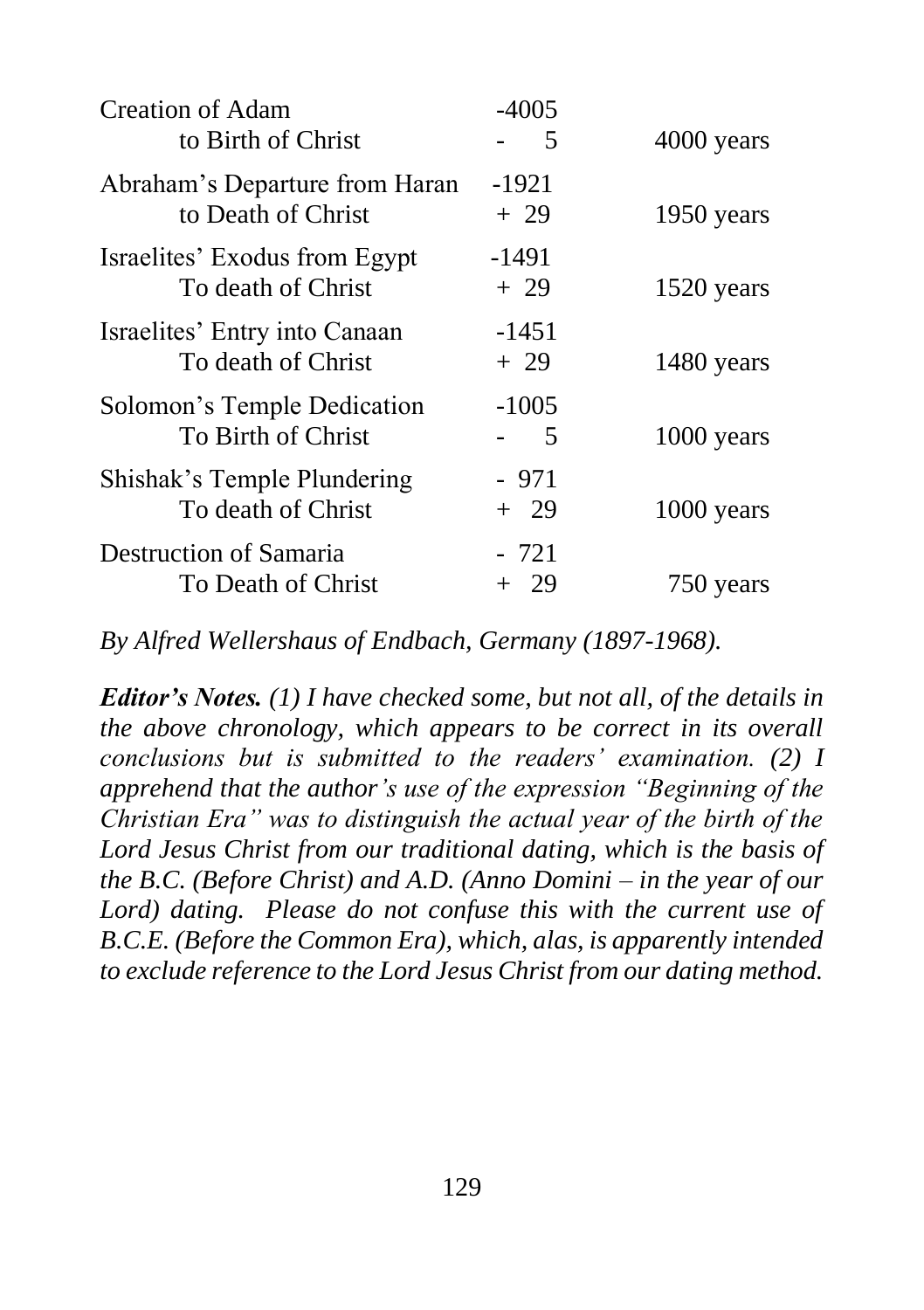#### **POETIC PAGES**

#### **"Mine Eye Seeth Thee"** *Job 42:5*

I had heard of Thee, Lord Jesus – Of Thy beauty and Thy worth; And yet this foolish soul, enslaved, Still worshipped things of earth. I heard of Thy self-sacrifice, Thy death in matchless love; But all was powerless till Thy work Melted me from above.

I met Thy gaze, Lord Jesus, As it lingered o'er my soul; It shed a flood of peace and joy No doubting could control. Such was the depth of kindness Of that blest look of love, It charmed mine eye from things beneath And now I look above. I see Thee now, my Saviour – I but heard of Thee before – And this enraptured eye would rest On Thee for evermore; Would kindle with Thy beauties As it dwells upon Thy face; And this full soul would overflow With thoughts of thy sweet grace.

130 I see Thee now, Lord Jesus. Lo! All other objects fade. It is Thy peerless presence That has thrown them in the shade.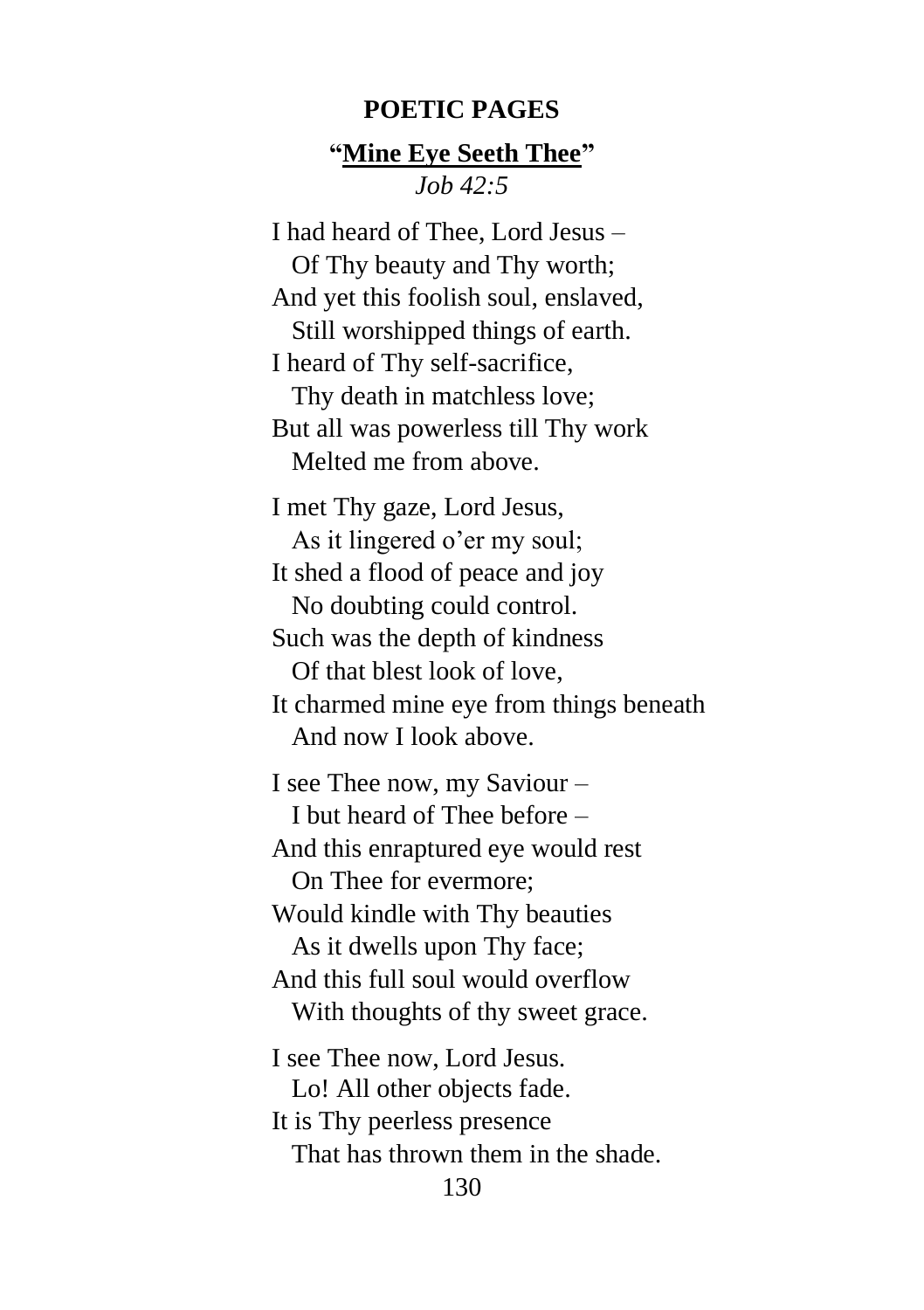My heart was bound in things of earth But Thou hast set it free; Hast burst the gilded, galling chains, Given me to live for Thee.

I see Thee now, Lord Jesus, As Thou waitest for Thine own, Sitting beside Thy Father At His right hand on the throne. Down here Thou art rejected But we view Thee, Lord, on high; And strengthened by the wondrous sight Can suffer, yea, and die.

I see Thee now, Lord Jesus; Yet a brighter morn is nigh When Thou shalt call God's children To their Father's house on high. The sweet anticipation Of that blessed longed-for day Does much to cheer the lonely hours Whilst Thou art still away.

*Written between 1893 and 1897; author uncertain.*

What am I, Lord! – an emptiness, a nothing. Thou art my boast, in whom all fulness dwells Of the great Godhead, Thou whose name I bear, Whose life is mine, whose glory and whose bliss, All, all is mine.

*Conclusion of the poem "The Vessel," by Sir Edward Denny, Bart. (1796 – 1889).*